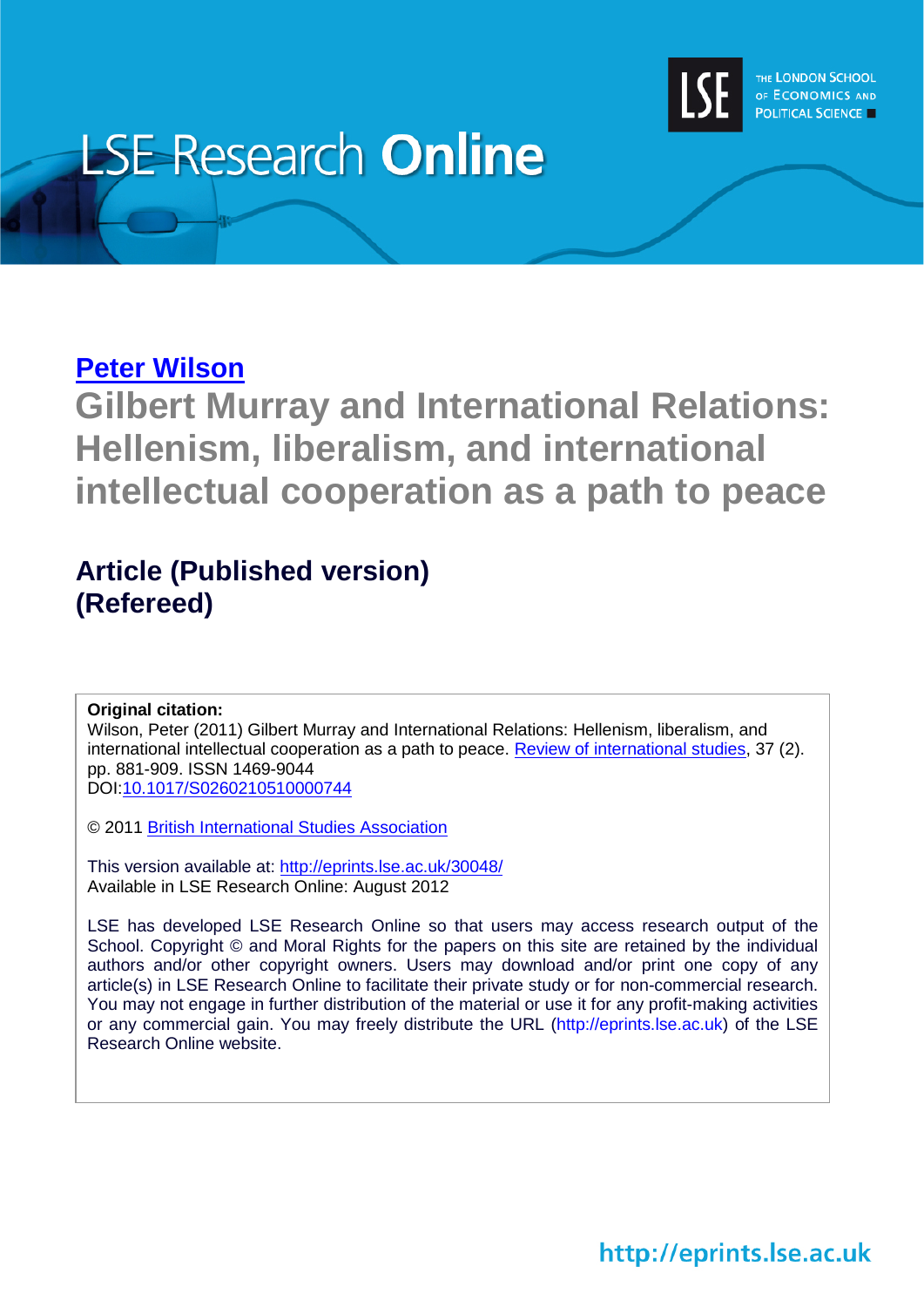*Review of International Studies (2011), 37, 881–909 2010 British International Studies Association*

## Gilbert Murray and International Relations: Hellenism, liberalism, and international intellectual cooperation as a path to peace

PETER WILSON

Abstract. Gilbert Murray was one of the towering figures of 20th century cultural and intellectual life, and the foremost Hellenist of his generation. He was also a tireless campaigner for peace and international reconciliation, and a pioneer in the development of international intellectual cooperation, not least in the field of International Relations (IR). Yet in IR today he is largely forgotten. This article seeks to put Murray back on the historiographical map. It argues that while in many ways consistent with the image of the inter-war 'utopian', Murray's thinking in certain significant ways defies this image. It examines the twin foundations of his international thought – liberalism and Hellenism – and their manifestation in a version of international intellectual cooperation that while aristocratic and outmoded in some respects, nonetheless contains certain enduring insights.

**Peter Wilson** is a Senior Lecturer at the London School of Economics and Political Science. He is co-editor of *Thinkers of the Twenty Years' Crisis* (Clarendon Press, 1995), co-author of *The Economic Factor in International Relations* (I. B. Tauris, 2001), and the author of *The International Theory of Leonard Woolf* (Palgrave, 2003). He has published articles on the English School, regime theory, international law, E. H. Carr, C. A. W. Manning, and Gilbert Murray. He is currently working on a book project (with David Long) on Manning and IR, and is Editor of the Palgrave History of International Thought Series.

Gilbert Murray dedicated much of his long life to the cause of international cooperation and peace. Unlike many who became involved in international affairs as a consequence of the 1914 War, he had been politically conscious and active for some time. He was a member of the Liberal Party, an advocate of Irish home rule, and a suffragist. However, apart from the odd essay on imperial matters,<sup>1</sup> it was the shock and calamity of the Great War that propelled him into the international realm. A brief interlude aside, Murray was a professor of Greek for almost half a century. The bulk of his work consists of classical scholarship. Yet he also wrote half a dozen books, delivered many lectures, made frequent broadcasts, and published numerous articles on British foreign policy, the League, and international cooperation. In the discipline of IR today his name is vaguely associated with the inter-war peace movement, and also the educational trust which annually

<sup>&</sup>lt;sup>1</sup> See, for example, Gilbert Murray, 'The Exploitation of Inferior Races in Ancient and Modern Times', in F. W. Hirst, Gilbert Murray and J. L. Hammond (eds), *Liberalism and the Empire: Three Essays* (London: Brimley Johnson, 1900).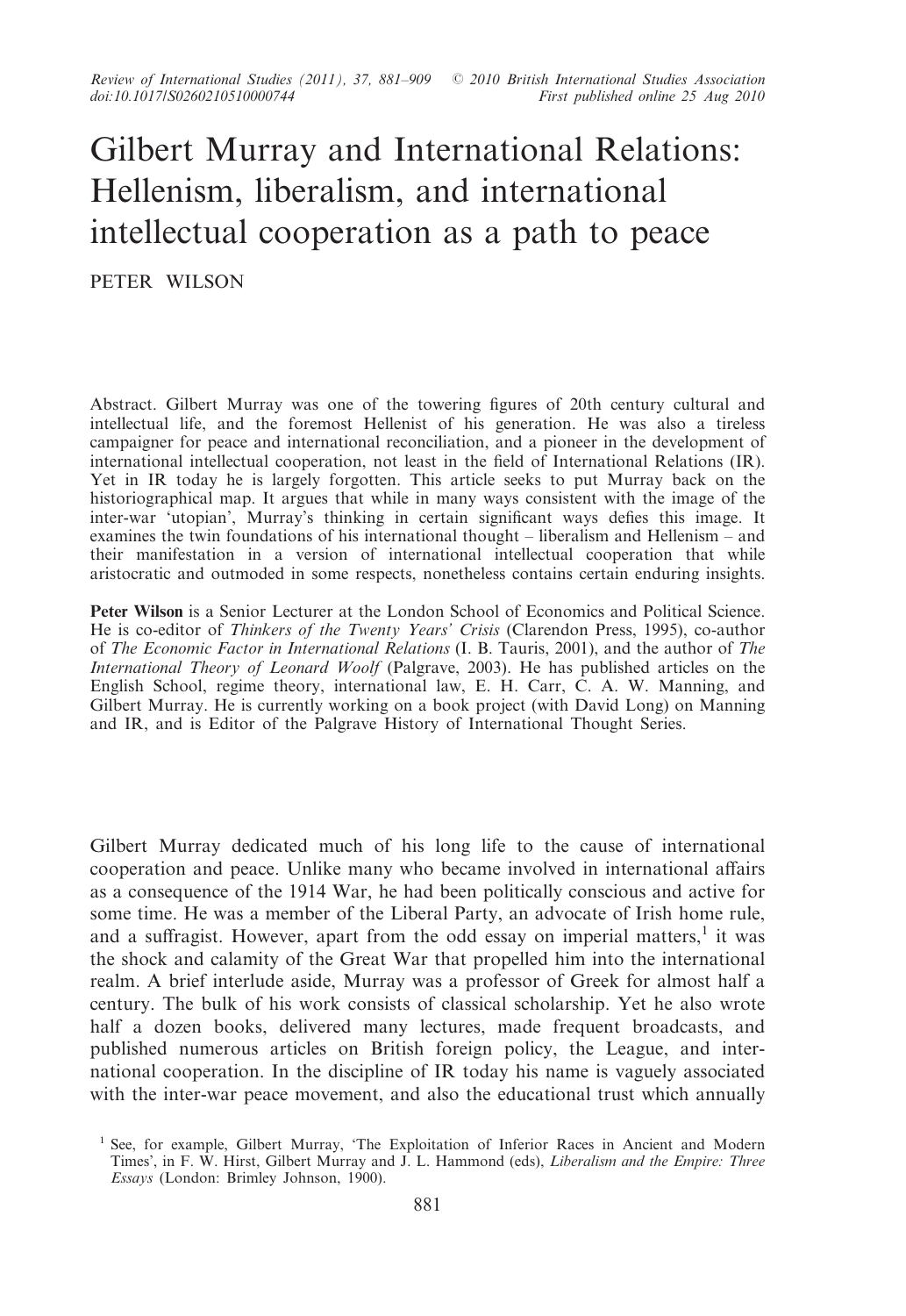awards a number of research grants to students in the fields of Classics and IR.2 But until recently there has been little precise knowledge of the nature of his involvement in international affairs.

The object of this article is to add to recent work on Murray<sup>3</sup> by highlighting the connections between his liberalism, Hellenism, and dedication to international intellectual cooperation. It seeks to identify aspects of Murray's thought on international relations that have enduring value. It also contributes to the revisionist history of IR by identifying the nuances in Murray's approach which defy the stereotype of the 'inter-war idealist/utopian'. It is not an exercise in the history of ideas as much as an examination of the content, consistency and validity of certain ideas within the context of a particular discourse – the disciplinary discourse of IR. I concentrate, therefore, on Murray's published writings, and on IR works that have a special bearing on how his ideas have been received and understood within the field of IR. What is central for the pure intellectual historian – the provenance and development of ideas as revealed in private correspondence and papers – is for the purposes of this article secondary.

#### **Why Murray today?**

There are two respects in which revisiting the life and work of Murray is timely. First, there has been a renaissance of interest in classical Greek international relations in recent years. This has taken a number of forms. There has been renewed interest in classical international systems from an English School perspective. For example, Buzan and Little have built on the foundations laid down by Wight and Watson to develop the most rigorous account to date of the nature of the international relations of the classical world in the wider context of the structural evolution of international society.4 There has been renewed debate on the nature of Thucydides' realism, particularly in the light of debates about the nature of social reality, and the merits and demerits of the neo-realist challenge to mainstream liberal and realist approaches.<sup>5</sup> In addition, there has been a growth in interest in the international politics of the ancient world generally, especially

<sup>&</sup>lt;sup>2</sup> The Gilbert Murray Trust.<br><sup>3</sup> Christopher Stray (ed.), *Gilbert Murray Reassessed: Hellenism, Theatre and International Politics* (Oxford: Oxford University Press); Jeanne Morefield, *Covenants Without Swords: Idealist Liberalism*

<sup>&</sup>lt;sup>4</sup> See Martin Wight, *Systems of States*, ed. H. Bull (Leicester: Leicester University Press, 1977), chs. 2–3; Adam Watson, *The Evolution of International Society: A Comparative Historical Analysis* (London: Routledge, 1992), ch. 5; Barry Buzan and Richard Little, *International Systems in World History: Remaking the Study of International Relations* (Oxford: Oxford University Press, 2000), Part

<sup>&</sup>lt;sup>5</sup> See, for example, Daniel Garst, 'Thucydides and Neorealism', *International Studies Quarterly*, 33:1 (1989); Steven Forde, 'International Realism and the Science of Politics: Thucydides, Machiavelli and Neorealism', *International Studies Quarterly*, 39:2 (1995); Richard Ned Lebow, 'Play it Again Pericles: A Non-Realist Reading of Thucydides', *European Journal of International Relations*, 2:2 (1996); David Bedford and Thom Workman, 'The Tragic Reading of the Thucydidean Tragedy', *Review of International Studies*, 21:1 (2001); Richard Ned Lebow, 'Thucydides the Constructivist', *American Political Science Review*, 95:3 (2001); Nancy Kokaz, 'Moderating Power: A Thucydidean Perspective', *Review of International Studies*, 27:1 (2001); David A. Welch, 'Why International Relations Theorists Should Stop Reading Thucydides', *Review of International Studies*, 29:3 (2003).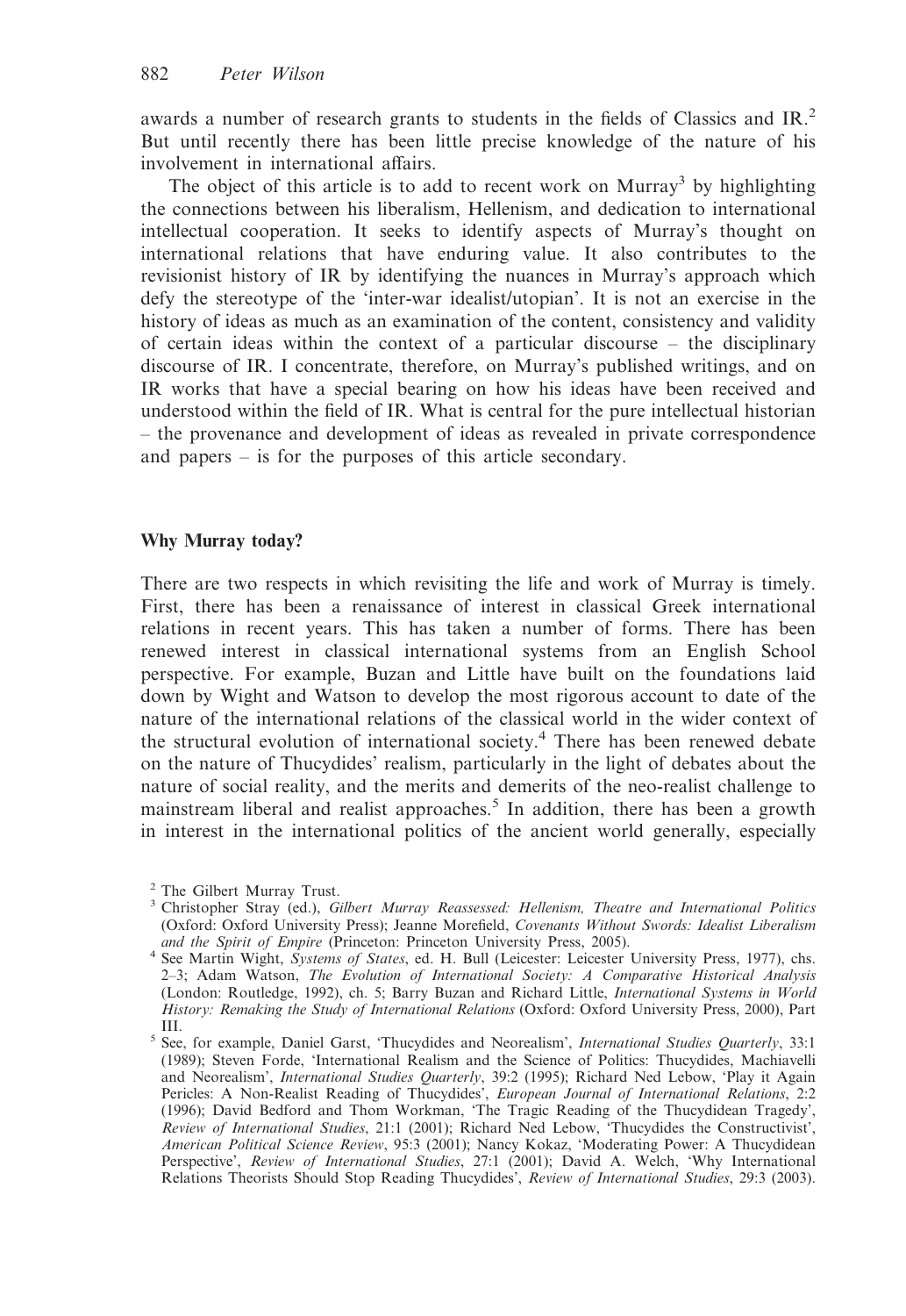with regard to the ethics of statecraft, the nature and limits of power, the relationship between identity and the construction of interests, and the lessons that might be drawn from the great minds of the classical period on the politics of kinship and estrangement.<sup>6</sup> Yet one struggles to find a single reference to Gilbert Murray in these works. This is a remarkable fact given the breadth of Murray's contribution to classical scholarship, his desire to extract social and political lessons from the classical world, and the extent to which his understanding of this world went hand in hand with his understanding of international relations.

Secondly, as the need grows for international scientific and intellectual cooperation to combat epidemic diseases, foster sustainable development, and contain a range of security and environmental threats, Murray's efforts in the field of international intellectual cooperation look increasingly impressive. In the 1990s the Harvard historian Akira Iriye highlighted Murray's role as a pioneer of intellectual cooperation and cultural internationalism.<sup>7</sup> Iriye's book received scant attention in IR, yet the trend towards deeper inter-cultural exchange and dialogue analysed in this work is one of the most significant international developments of the last 150 years. A reassessment of Murray's work in this increasingly important field is long overdue.

#### **The last of the Victorians8**

George Gilbert Aimé Murray was born into a Catholic Irish family in Australia in 1866. Following the premature death of his father – a prominent New South Wales land owner and parliamentarian – he was taken by his mother to England. In 1878 he won a scholarship to Merchant Taylor's school in London, the same school E. H. Carr was to attend 20 years later. Here he excelled in Latin and Greek. In 1884 he won a scholarship to St John's College, Oxford, graduating in 1888 with a double First in Classical Moderations and Greats. Richard Jebb, whom he was to succeed in the Greek chair at Glasgow, hailed him as 'the most accomplished Greek scholar of the day'. At Oxford Murray became a disciple of J. S. Mill and an advocate Irish home rule. This was the first political issue he became involved in, motivated by a sense of national and family loyalty, but also outrage at the trammelling of liberal principles. In Gladstone he saw a modern Pericles in manner, morals and statesmanship.

Shortly after his election to a Fellowship at New College, Oxford, in 1888, he married Lady Mary Howard, daughter of the 9th Earl and the Countess of Carlisle. He thus married into one of the great Whig aristocratic families of

<sup>6</sup> See, for example, S. Sara Monoson and Michael Loriaux, 'The Illusion of Power and the Disruption of Moral Norms: Thucydides' Critique of Periclean Policy', *American Political Science Review*, 92:2 (1998); Nancy Kokaz, 'Between Anarchy and Tyranny: Excellence and the Pursuit of Power and Peace in Ancient Greece', *Review of International Studies*, 27, Special Issue (2001); Richard Ned Lebow and Robert E. Kelly, 'Thucydides and Hegemony: Athens and the US', *Review of International Studies*, 27:4 (2001); Richard Ned Lebow, *The Tragic Vision of Politics: Ethics, Interests*

<sup>&</sup>lt;sup>7</sup> Akira Iriye, *Cultural Internationalism and World Order* (Baltimore and London: John Hopkins University Press, 1997).

<sup>&</sup>lt;sup>8</sup> Murray's self-description in a BBC broadcast of 1947. See Francis West, *Gilbert Murray: A Life* (London: Croom Helm, 1984), pp. 234–5.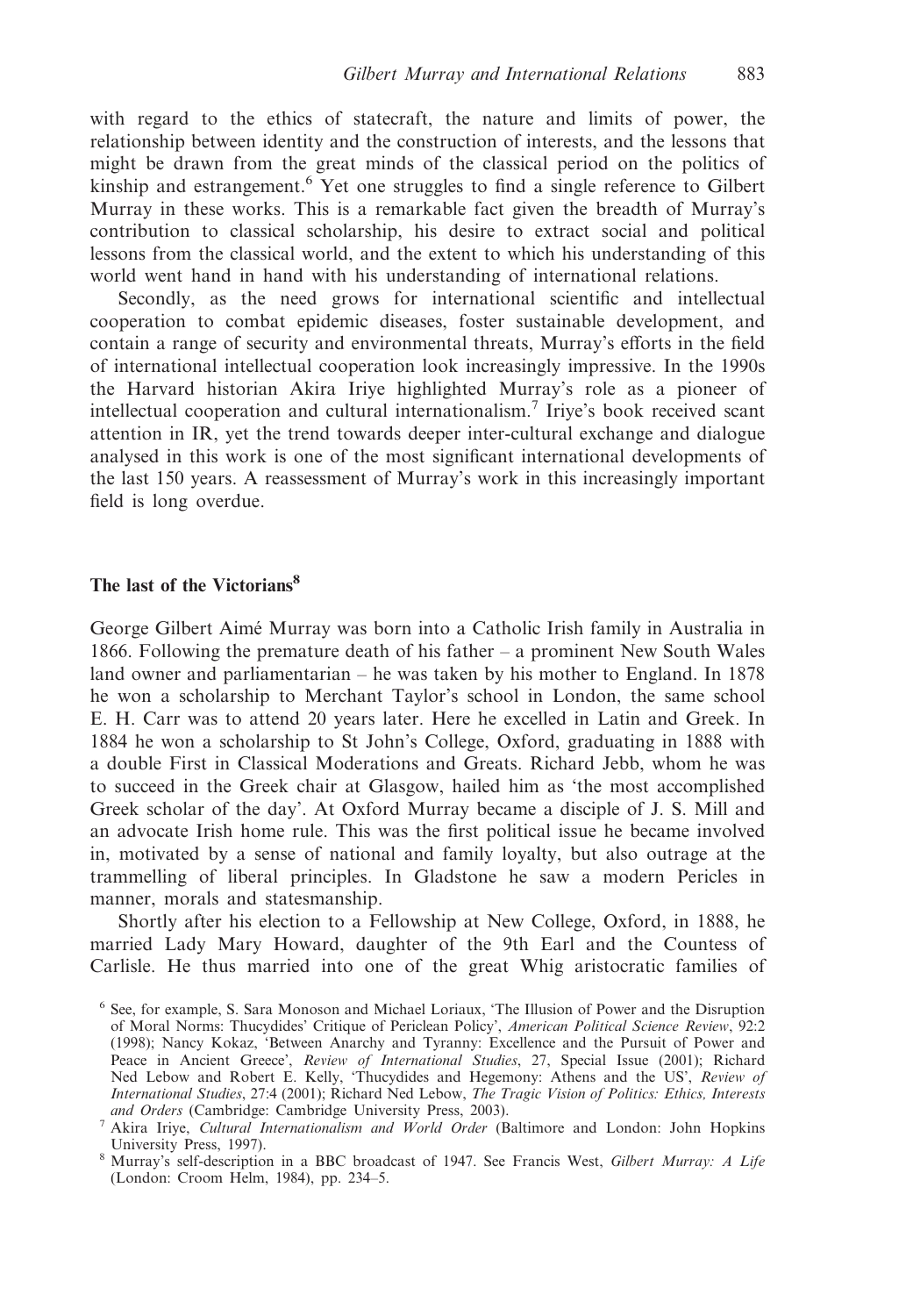England – and one of the richest.<sup>9</sup> He formed a special relationship with the Countess, a woman of uncompromising progressive principles who wielded considerable influence in the Liberal party. In seeking a suitable match for her daughter Lady Rosalind was struck by Murray's high ideals, his teetotalism, his support for women's emancipation, and his Spartan lifestyle. The latter continued to be a self-conscious feature of the Murray household, which was soon to embrace four children. It did not, however, extend to doing away with the Victorian upper class trappings of cook, maids, a governess, gardeners, a substantial annual allowance, frequent gifts of money, and large houses in Surrey, Oxford, and Norfolk. When Gilbert took up motoring late in life for therapeutic reasons, he learned to drive in his brother-in-law's Silver Ghost.

In 1889 he was elected, at the age of 23, to the Chair of Greek at Glasgow University. Here he established his reputation as the leading interpreter of the Greek world to his generation. But the heavy workload took its toll and he resigned on health grounds in 1899. He dedicated the next six years of his life to the theatre, in particular to reviving Greek drama on the London stage. New versions and productions of *Trojan Women*, *Hecuba*, *Hippolytus, Medea, Electra* and other plays of Euripides, brought Murray's Greek message to a new and broader audience.10 Returning to academia in 1905, he was appointed to the Regius Chair of Greek in 1908. Over the next few decades he published a number of significant works including *Four Stages of Greek Religion* (1912) and *Aristophanes: A Study* (1933). His reputation grew overseas, especially in America. In 1907 he gave the Gardiner Lane Lectures at Harvard, which became *The Rise of the Greek Epic* (1907), returning twenty years later to give the Charles Eliot Norton Lectures, which became *The Classical Tradition in Poetry* (1927).

An achievement of which he was especially proud was the Home University Library, which he co-edited for over 30 years. A landmark in British publishing, this brought the range of modern scholarship from the Classics to science and economics within the reach of the ordinary person. His purpose was not only social-philanthropic – raising the educational standard of the 'average vulgar man' – but also philanthropic-political – raising this standard would help bind together the disparate peoples of the Empire.11 The series contained his *Euripides and his Age* (1913), a classic study still in print today.

The 'Age' is important. Murray believed that the Hellenic world of the 5th Century BC had achieved something unique in the history of civilisation. Its achievements in the fields of geometry, poetry, drama, ethics, politics, and philosophy were without parallel. Europe at the turn of the 20th Century had the

<sup>9</sup> The three were models for three of Bernard Shaw's characters in his 1905 play *Major Barbara:* Lady Britomart (Lady Rosalind), Barbara Undershaft (Lady Mary), and Adolphus Cusins (Murray). Major Barbara was revived at the National Theatre, London, in 2008.

<sup>&</sup>lt;sup>10</sup> Murray's impact on the London stage reverberates today in the work of Tony Harrison, and the frequent production of many Greek plays particularly at the National Theatre. A measure of Murray's influence on Harrison is the latter's inclusion of the ghost of Murray in his 2008 play about Fridtjof Nansen, *Fram*. Murray was one of the most prominent campaigners, with George Bernard Shaw, for a national theatre. The idea did not fully materialise until 1976 with the opening of the South Bank complex. There is some poetic justice (and perhaps a trace of Murray's influence) in the fact that its principal auditorium, the Olivier, is modelled on the ancient Greek theatre at Epidaurus.

<sup>&</sup>lt;sup>11</sup> See Julia Stapleton, 'The Classicist as Liberal Intellectual: Gilbert Murray and Alfred Eckhard Zimmern', in Stray (ed.), *Murray Reassessed*, pp. 265, 268–75.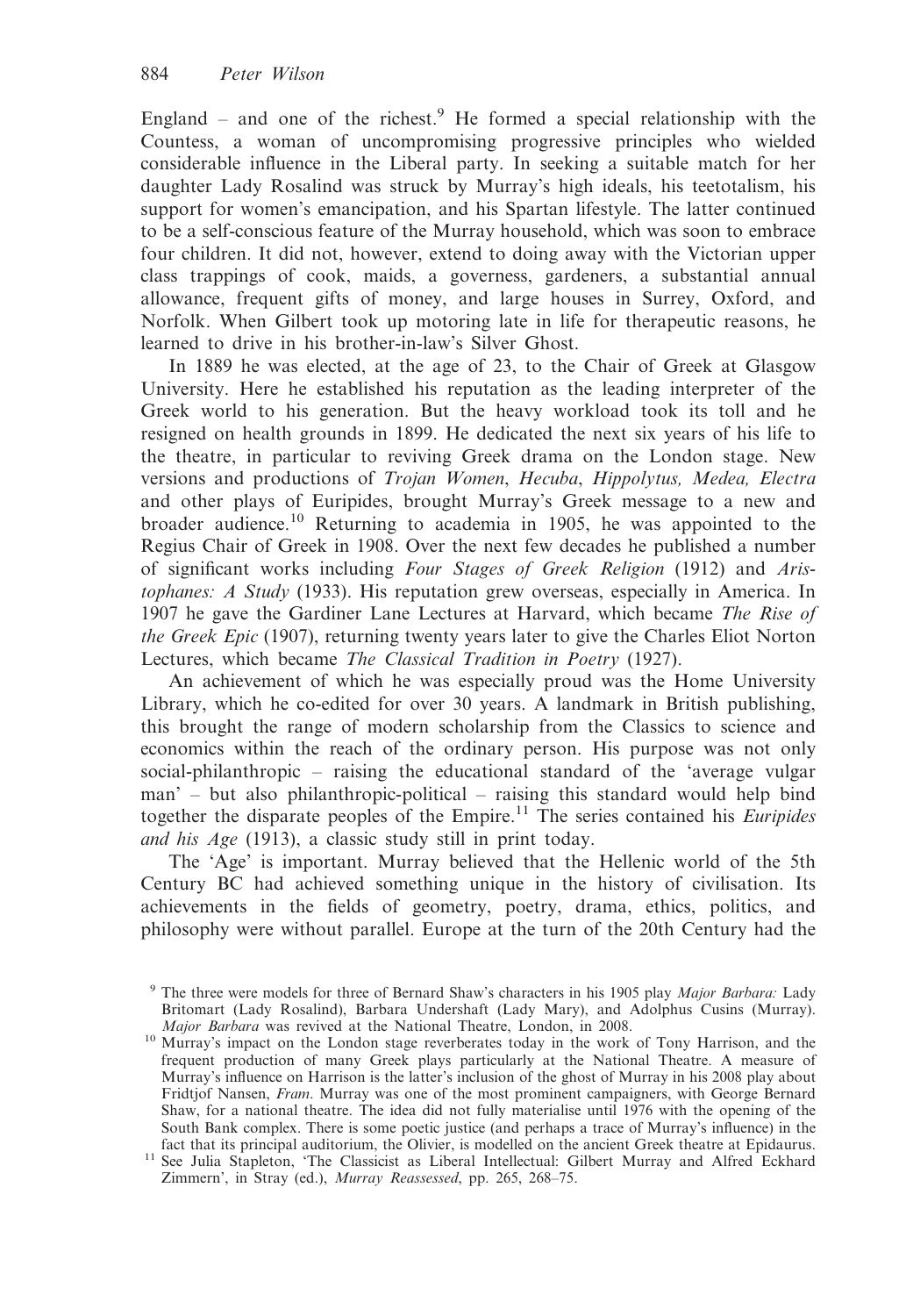opportunity to create something similar. Murray saw it as his mission to spread the gospel of Hellenism to ever wider circles of humanity.

His hope for a new Hellenistic age was shattered by the Great War. Murray took the view, from Euripides more than from any other source, that war in general was anathema to civilisation. But he grimly concluded that this war was justified. He defended the British government's position in his first major political work *The Foreign Policy of Sir Edward Grey*. <sup>12</sup> Sir Edward, he argued, was a humane and far-sighted statesman who had done everything in his power to avoid war.<sup>13</sup> In contrast, his counterparts in Berlin met every offer of compromise with contempt. Many radicals attacked him as a traitor to the cause, among them his wife's cousin Bertrand Russell, his former Glasgow pupil, Henry Noel Brailsford, and his good friend George Bernard Shaw.14 Murray retorted that they made the great mistake of confusing radicalism with pacifism.<sup>15</sup>

At the end of the War he played a prominent role in campaigning for a League of Nations. He sat on the Phillimore Committee, set up in 1919 to scrutinise various schemes for a League. He played a leading part in bringing together the League of Free Nations Association and the more radical League of Nations Society into a single cross-party League of Nations Union (LNU). In the early years he served on its management committee, becoming Chairman in 1923, and co-President, with Robert Cecil, in 1938. He was selected by Jan Christian Smuts to represent South Africa at the second League of Nations Assembly in 1921 and was appointed to the League's commissions on Amendments and Humanitarianism. He also represented South Africa at the third Assembly, this time working on the Disarmament and Humanitarianism commissions. His most important League work, however, was for the International Committee of Intellectual Cooperation (ICIC). He was appointed deputy chairman, to Henri Bergson, at the Committee's inception in 1922, acceding to the chairmanship in 1929. He chaired the committee until its demise in 1939. In many ways the Committee embodied all Murray's high-minded hopes for a better, more civilised, and Platonic world. A distracted world needed the guidance of philosopher kings, and in Murray, Bergson, Curie, Einstein, and other members of this committee, it – or rather Bergson and Murray – had found them. $16$ 

Well into old age Murray continued to agitate for peace and the righting of international wrongs. He served on the Executive Committee of the UN Association, which succeeded the LNU in 1945, from its inception until his death. He was a founding member of the Oxford Committee for Famine Relief (later Oxfam) in 1942. In 1940 Murray was awarded the Order of Merit for services to

<sup>&</sup>lt;sup>12</sup> Gilbert Murray, *The Foreign Policy of Sir Edward Grey* (Oxford: Clarendon Press, 1915).<br><sup>13</sup> The same judgment was reached recently by Ned Lebow, who draws a parallel much in the spirit of Murray between Sir Edward Grey's statesmanship in 1914 and that of the Spartan King,

Archidamus, in 431. Lebow, *Tragic Vision*, p. 94.<br><sup>14</sup> See George Bernard Shaw, 'Professor Gilbert Murray's Defence of Sir Edward Grey', *The New Statesman* (17 July 1915), pp. 349–51.

<sup>&</sup>lt;sup>15</sup> For details of Murray's involvement in radical and Liberal politics during the war see Martin Ceadel, 'Murray and International Politics', in Stray (ed.), *Murray Reassessed*, pp. 223–30.

<sup>&</sup>lt;sup>16</sup> The seminal study of this fascinating body remains F. S. Northedge, 'International Intellectual Cooperation within the League of Nations: Its Conceptual Basis and Lessons for the Present', University of London PhD thesis, 1953.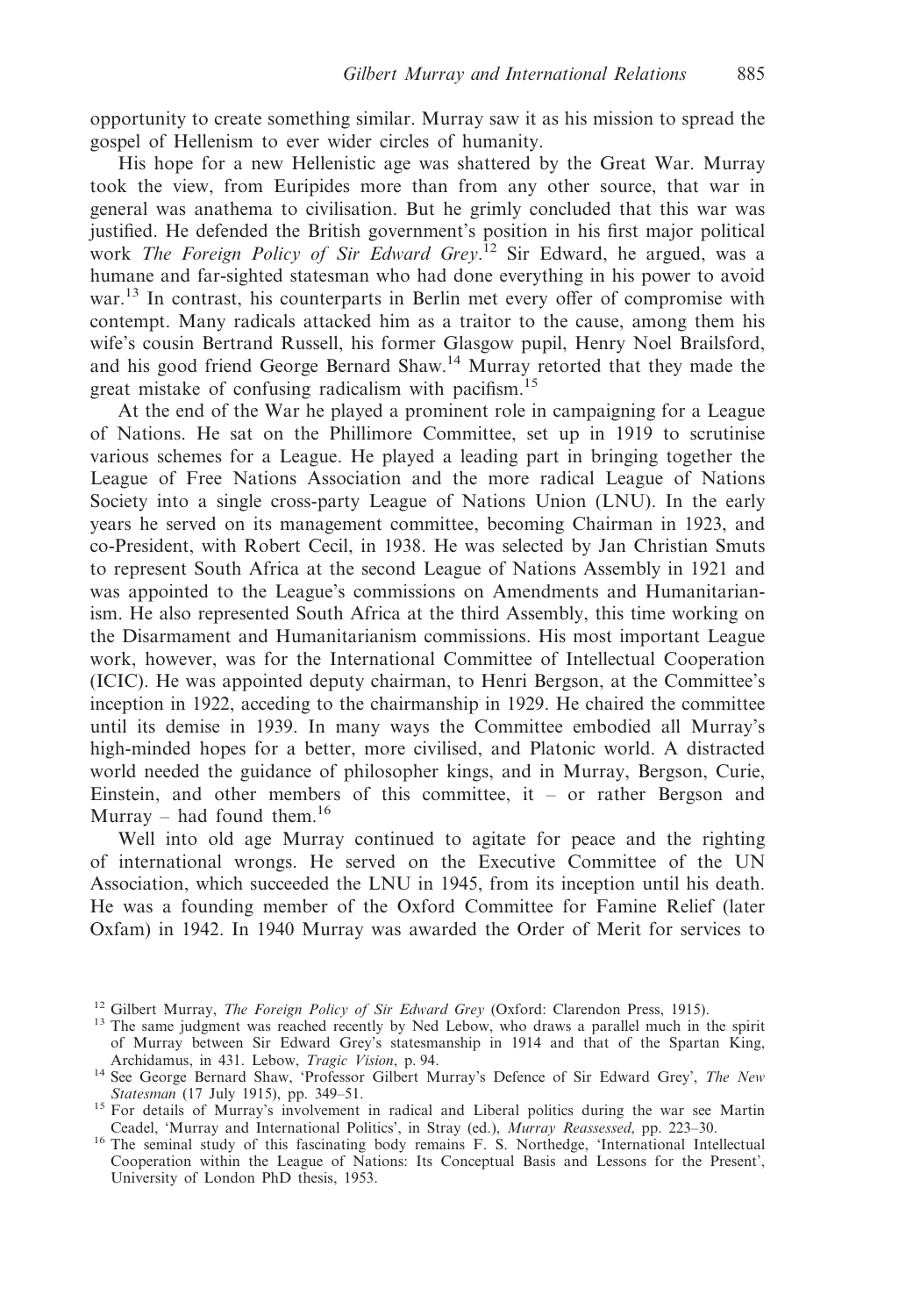literature. He died in 1957. His ashes are laid in Poet's Corner in Westminster Abbey.17

#### **Murray, Carr, and utopianism**

The purpose of this section is to assess Murray's international thought in the light of E. H. Carr's critique of 'utopianism' in *The Twenty Years' Crisis*. It has been recently commented that this book 'may eventually rank with *The Prince* and *The Leviathan* as a great political classic revealing to the world the world as it really is'.<sup>18</sup> Leaving aside the thorny issue of the world as it really is, there is no doubt that *The Twenty Years' Crisis* is one of the towering IR works of the first half of the twentieth century. Its depiction of a whole generation of thinkers as 'utopian', and its assertion of the need for more 'realistic' analysis and policy, based on a quasi-Marxist understanding of the pervasiveness of power in international politics, had a huge impact on the fledgling field of IR. Until recently it coloured virtually everything said about IR thinking of the period.<sup>19</sup>

There is no proof that Carr regarded Murray as one of his utopian figures. But the circumstantial evidence is extensive. First, Murray's involvement with the League in various capacities, and especially his chairmanship of the LNU, meant he was a prominent player in the very institutions that Carr derided as utopian. Second, while he was not one of Carr's chief villains (that role being reserved for Woodrow Wilson, Norman Angell, Arnold Toynbee, and Alfred Zimmern), Murray is criticised in *The Twenty Years' Crisis* for upholding the fallacy that certain issues are *ipso facto* legal and certain issues *ipso facto* political.20 Third, Carr, as First Secretary on the League of Nations Section of the British Foreign Office for three years before his appointment to the Woodrow Wilson Chair at Aberystwyth in 1936, would certainly have been familiar with Murray's extensive writing in support of the League cause. In addition, Murray sat on the selection board, as LNU representative, that appointed Carr to the chair, and conspired

<sup>17</sup> For further biographical information see: West, *Gilbert Murray*; Duncan Wilson, *Gilbert Murray OM, 1866–1957* (Oxford: Clarendon Press, 1987); Christopher Stray, 'Murray, (George) Gilbert Aimé', *Oxford Dictionary of National Biography* (Oxford: Oxford University Press, 2006); Peter Wilson, 'Gilbert Murray, 1866–1957', in D. Brack and E. Randall (eds), *Dictionary of Liberal Thought* (London: Politico's, 2007), pp. 291–4.

<sup>&</sup>lt;sup>18</sup> Brian Porter, 'Lord Davies, E. H. Carr and the Spirit Ironic', *International Relations*, 16:1 (2002), p. 94.

<sup>&</sup>lt;sup>19</sup> The revisionist history of inter-war IR is now extensive. See, for example, David Long, 'J. A. Hobson and Idealism in International Relations', *Review of International Studies*, 17:3 (1991); David Long and Peter Wilson (eds), *Thinkers of the Twenty Years' Crisis: Inter-War Idealism Reassessed* (Oxford: Clarendon Press, 1995); Peter Wilson, 'The Myth of the First Great Debate', *Review of International Studies*, 24:5 (1998); Brian Schmidt, 'Lessons from the Past: Reassessing Interwar Disciplinary History of International Relations', *International Studies Quarterly*, 42:3 (1998); Andreas Osiander, 'Rereading early Twentieth Century IR Theory: Idealism Revisited', *International Studies Quarterly*, 42:3 (1998); Cameron G. Thies, 'Progress, History and Identity in International Relations Theory: The Case of the Idealist-Realist Debate', *European Journal of International Relations*, 8:2 (2002); Casper Sylvest, 'Interwar Internationalism, the British Labour Party, and the Historiography of International Relations', *International Studies Quarterly*, 48:2 (2004); Joel Quirk and Darshan Vigneswaran, 'The Construction of an Edifice: The Story of a First Great Debate', *Review of International Studies*, 31:1 (2005); and Lucian Ashworth, 'Where are the Idealists in

<sup>&</sup>lt;sup>20</sup> E. H. Carr, *The Twenty Years' Crisis, 1919–1939: An Introduction to the Study of International Relations*, 1st edition (London: Macmillan, 1939), p. 252.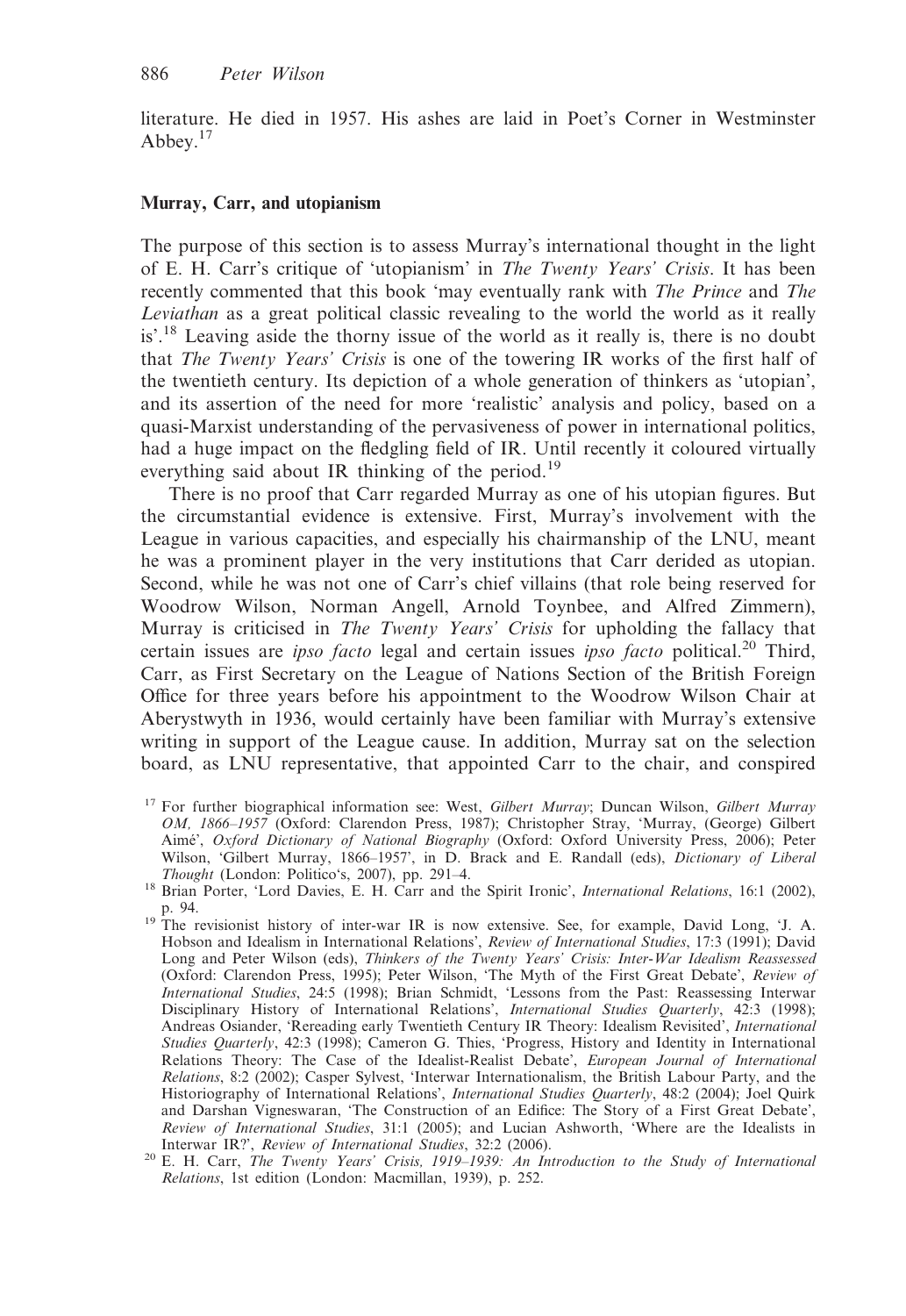with the chair's principal benefactor and President of the college, Lord David Davies, to block his appointment.<sup>21</sup> Towards the end of the War Murray again conspired with Davies to get Carr removed. The extent to which Carr was aware of Murray's skulduggery cannot be gauged with certainty, but he was certainly aware that their League partisanship ill-disposed Murray and Davies toward him – even at the cost of academic freedom if their cherished ideals of the League and peace were at stake.<sup>22</sup> Finally, while Murray and Carr were not regular correspondents, they did exchange views on the issue of League sanctions in 1936. This exchange provided some of the substance that was soon to be treated theoretically and abstractly in *The Twenty Years' Crisis*. It was prompted by Carr's inaugural lecture on 'Public Opinion as a Safeguard of Peace' which Murray attended and found 'shocking'. In effect Murray accuses Carr of pessimism, defeatism, and uncritically accepting official explanations and justifications of foreign policy. In response, Carr accuses Murray of misplaced optimism, legalism, underestimating the constraints of domestic public opinion, and ignoring long-term strategic and political interests as understood by statesmen – in effect of ignoring the balance of power.<sup>23</sup> With the politically motivated shenanigans of Murray and Davies perhaps in mind, he could not resist the following put-down, anticipating his infamous utopian-realist dichotomy: 'If I may say so, your position is bound to be different from mine, because you are the head of an organisation whose mission it is to preach a particular doctrine; and you will therefore continue to preach that doctrine even if you don't expect to see it realised for years or centuries. I am a student concerned primarily with diagnosis and scientific analysis – I don't feel we have got nearly enough yet to prescribe any infallible remedy'.<sup>24</sup>

Anyone looking to confirm Carr's thesis regarding the character of inter-war IR theorising could do worse than revisit the works of Murray. As I have argued elsewhere, there is perhaps no other thinker to whom Carr's more severe criticisms more apply.<sup>25</sup> Firstly, he was a staunch defender of the international rule of law. Yet unlike some of his more radical LNU colleagues,<sup>26</sup> he did not enquire into the quality of the international order defended by the prevailing system of law. He did not appreciate the extent to which international law is a conservative force and, according to many, a bulwark in the inter-war period of an unjust political and territorial *status quo*. Murray spent much time defending the '*status quo*' articles in

<sup>&</sup>lt;sup>21</sup> Their preferred candidate was the artist and disarmament campaigner, W. Arnold Foster.<br><sup>22</sup> See, Brian Porter, 'David Davies and the Enforcement of Peace', in Long and Wilson (ed.), *Thinkers*, pp. 67–70; and Porter, 'Davies, Carr and the Spirit Ironic', pp. 79–84, 86–93. While Murray does not come out of it as badly as Davies, who is revealed as conceited and dictatorial, his involvement does dent his reputation for irreproachable personal conduct (and reveals perhaps more poignantly that the desire for peace at the time in Britain was so great that even individuals of the utmost integrity, such as Murray, could find themselves embroiled in unholy alliances engaging in far from holy acts). See also Jones, *E. H. Carr and International Relations: A Duty to Lie* (Cambridge: Cambridge University Press, 1998), pp. 22–45; Haslam, *The Vices of Integrity: E. H. Carr 1892–1982*

<sup>&</sup>lt;sup>23</sup> Murray to Carr, 5 December 1936; Carr to Murray 8 December 1936. Gilbert Murray MSS, Box 227, Bodleian Library, Oxford.

<sup>&</sup>lt;sup>24</sup> E. H. Carr to Gilbert Murray, 8 December 1936, MSS Gilbert Murray, Box 227, Bodleian Library,

Oxford.<br><sup>25</sup> Peter Wilson, 'Retrieving Cosmos: Gilbert Murray's Thought on International Relations', in Stray (ed.), *Murray Reassessed*, p. 242.

<sup>&</sup>lt;sup>26</sup> For example, Leonard Woolf. See, Peter Wilson, *International Theory of Leonard Woolf: A Study in Twentieth-Century Idealism* (New York: Palgrave, 2003), pp. 75–6.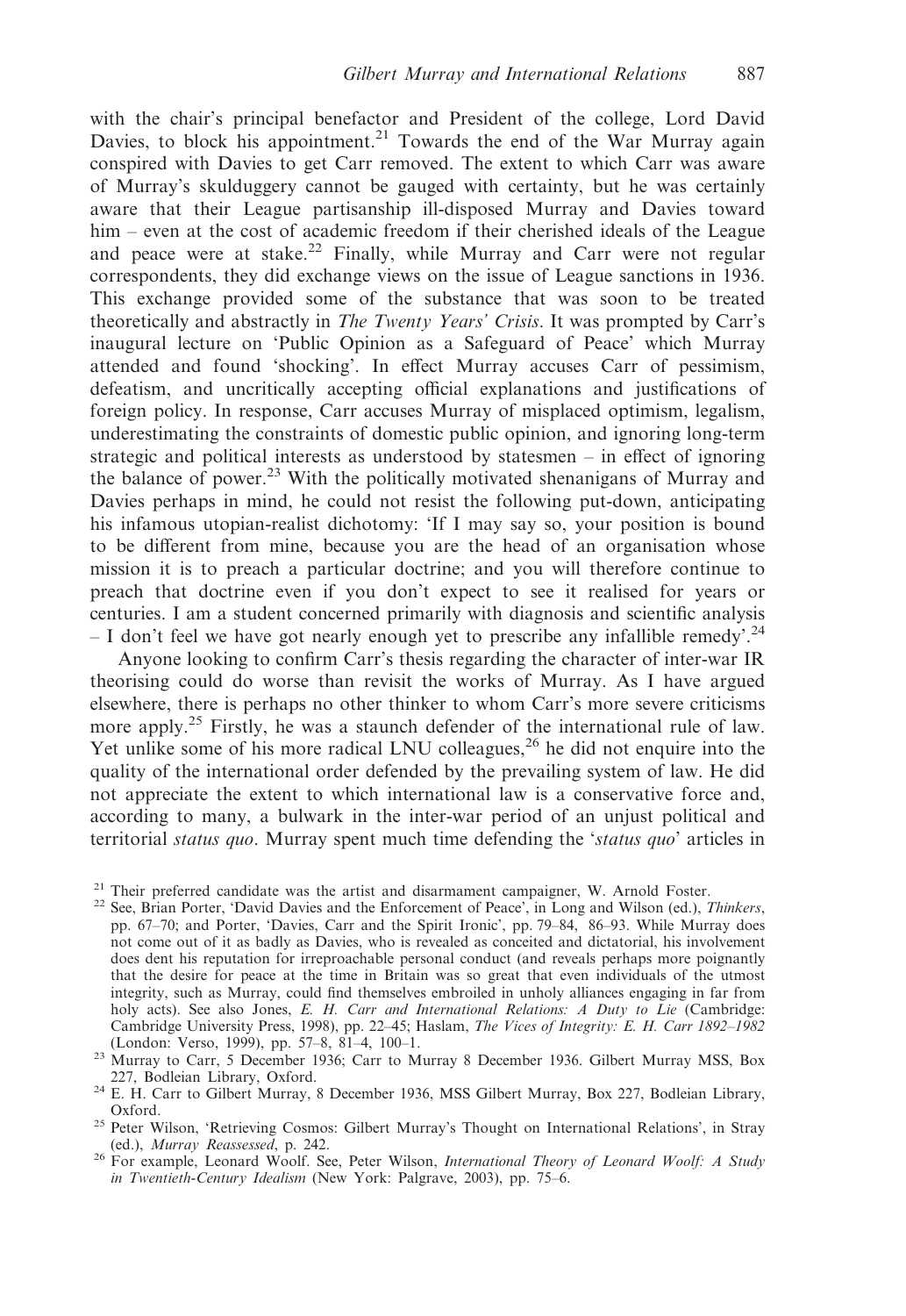the League Covenant, those such as Articles 10, 11, and 16 that sought to solidify the Versailles order. He spent much less time exploring Article 19 and the concept of peaceful change. He left himself open, therefore, to the charge that his staunch defence of the rule of law was the ideological expression of his satisfaction with the current global distribution of power, territory and resources. $27$ 

Secondly, he uncritically accepted the concept of aggression so central to the system of security enshrined in both the Covenant and the UN Charter. With a huge leap of faith which went well beyond any reasonable interpretation of recent facts he declared in 1938 that 'there has never yet been the slightest difficulty in determining the aggressor<sup>'.28</sup> As well as being empirically dubious, such an assertion glossed over the fact that the Great Powers would never permit the determination of the aggressor to be anything but a political process, with the law and judicial bodies playing a minor, if any, role. Carr understood this well and was scathing towards those who clung to a 'legalistic' concept of aggression.<sup>29</sup>

Thirdly, in response to aggression, Murray placed much faith in the pressure of 'world public opinion' and economic sanctions. With regard to the former, he sanguinely associated it with reason and common sense and assumed its judgments would be broad and fair. While he noted the potency of modern nationalism and the power of the modern state and the mass media to manipulate the truth, $30$  he nowhere enquired into the implications of these facts for the efficacy and reasonableness of the 'sanction' of world public opinion. With regard to economic sanctions, he noted the importance of solidarity in their imposition, $31$  but failed to appreciate the tremendous difficulty in achieving this in a politically fragmented and economically insecure world.

Fourthly, Murray was a staunch advocate of what Bull was later to term 'general and comprehensive disarmament'.32 He argued vigorously for adherence to Article 8 of the Covenant which obliged states to reduce national armaments to 'the lowest point consistent with national safety, and the enforcement by common action of international obligations'. But Murray nowhere examined the indeterminacy of this obligation. Who was to decide what level of armaments was the lowest level consistent with national safety? Likewise, who was to decide the level required to effectively perform collective security obligations? Such levels might not be low. They might, indeed, be high. It might be responded that Murray left these questions to the planned League disarmament conference, which eventually convened in 1932; or to more specialist colleagues such as Philip Noel-Baker.<sup>33</sup>

<sup>27</sup> See Murray, *The Ordeal of this Generation: The War, the League and the Future* (London: George Allen and Unwin, 1929), pp. 81, 115–19; Carr, *Twenty Years' Crisis*, pp. 264–84. See also C. A. W. Manning (ed.), *Peaceful Change: An International Problem* (London: Macmillan, 1937).

<sup>&</sup>lt;sup>28</sup> Murray (ed.), *Liberality and Civilization* (London: George Allen and Unwin, 1938), p. 64.<br><sup>29</sup> For a comprehensive study of the problematic nature of 'aggression' in international relations from the League period to the present see Page Wilson, *Aggression, Crime and International Security*

<sup>&</sup>lt;sup>30</sup> For example, Murray, *From the League to the UN* (Oxford: Oxford University Press, 1948), pp. 54–5.

<sup>&</sup>lt;sup>31</sup> Murray, *Ordeal*, pp. 92–3.<br><sup>32</sup> Hedley Bull, *The Control of the Arms Race: Disarmament and Arms Control in the Missile Age*<br>(London: Weidenfeld and Nicolson, 1961), ch. 8.

<sup>&</sup>lt;sup>33</sup> See, Noel-Baker, *Disarmament* (London: Hogarth Press, 1926); *The First World Disarmament Conference 1932–33 and Why it Failed* (Oxford: Pergamon Press, 1979); Lorna Lloyd, 'Philip Noel-Baker and Peace Through Law', in Long and Wilson (eds), *Thinkers*, pp. 25–57.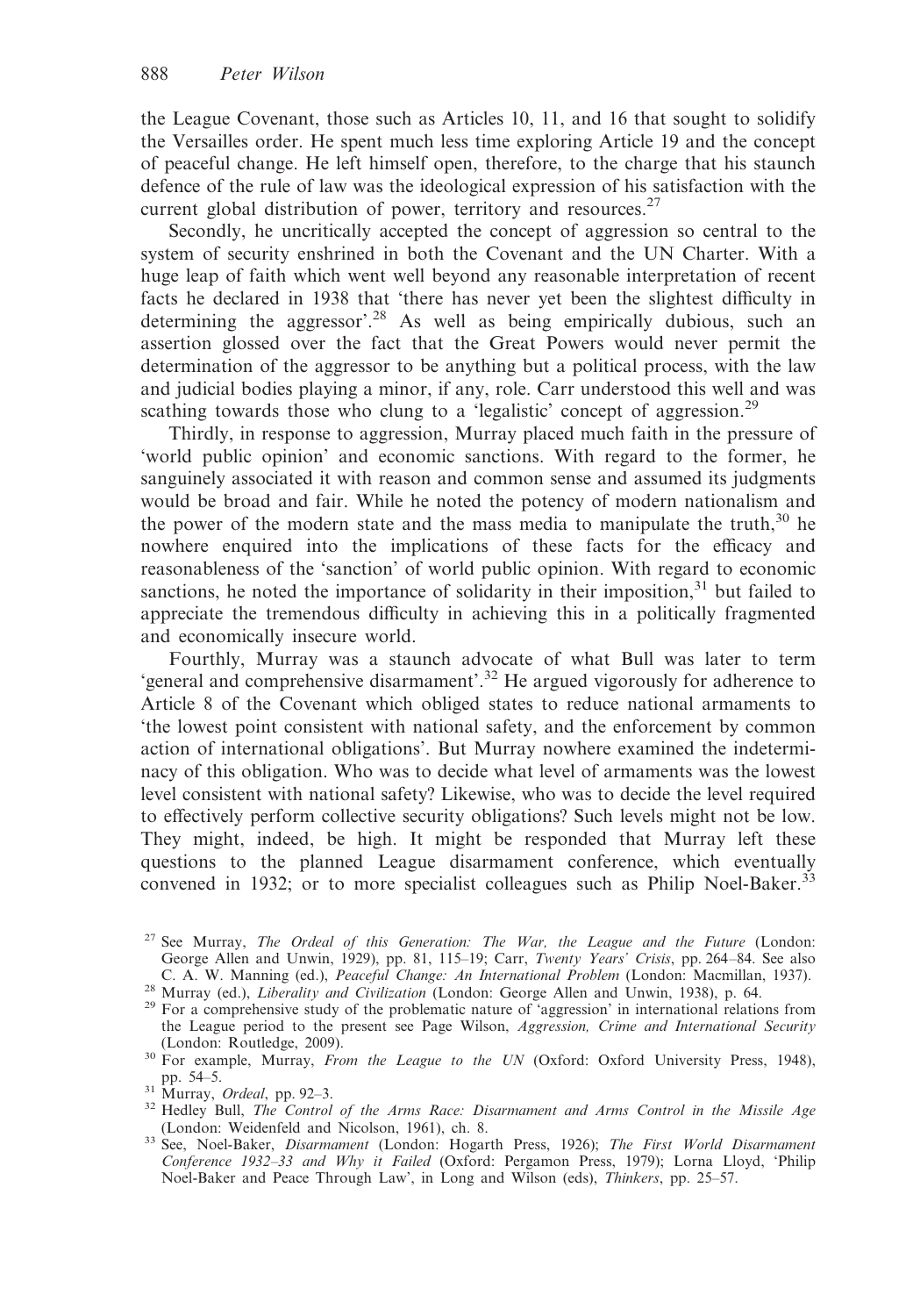This is true, but there is nonetheless a degree of sophistry, or creative ambiguity, in these terms of the Covenant that one would expect a man of Murray's classical learning and wisdom to have highlighted. But he chose not to, or perhaps was beguiled by their irenic charms. Similarly, Murray's assertion that arms should only be employed by and for the community as a whole,  $34$  concealed the fact that the international community had no capability to possess arms, and that their use for the interest of the community remained an abstract formulation – as did the notion, with which the World Disarmament Conference (which Murray attended) wrestled, that some armaments were inherently defensive and others offensive.<sup>35</sup>

In sum, Murray was dedicated to the League and all the nostrums associated with it: collective security, the rule of international law, disarmament, the indivisibility of peace, peaceful settlement of disputes, the power of public opinion, and the efficacy of economic sanctions. For Carr these nostrums were vague and platitudinous. But more than that, they were the slogans of privileged groups and privileged nations. Although Murray presented them as such, law, order, collective security, and peace were not abstract and universal principles 'but the unconscious reflexions of national policy based on a particular interpretation of national interest at a particular time.'36 Murray's high moral tone in defence of law, order and peace concealed the defence of baser interests.<sup>37</sup>

Yet it would be a disservice to Murray and our understanding of the period to leave the matter here. A number of recent studies have challenged aspects of Carr's interpretation and have demonstrated that inter-war internationalists were much more complex and nuanced than the utopian stereotype suggests.<sup>38</sup> Murray is no exception, as the following examples illustrate. It is generally held that inter-war 'utopians' underestimated the conflictual aspects of international life, and conceived it as essentially, or latently, cooperative. Hence the space Carr gives to explicating and criticising the doctrine of a natural harmony of interests.<sup>39</sup> But this view was not shared by Murray. He repeatedly asserted that struggle and strife in

- <sup>37</sup> That Murray was something of a conservative in radical clothing has been highlighted by Morefield. Murray, she says, conceived himself as an 'apostle of a radically transformative approach to world politics' but one which 'required little or no change in the global status quo' (*Covenants Without* Swords, pp. 2–4). None of this should be taken to imply, however, that Carr's position, and the policy prescriptions he drew from it, are unproblematic. See my 'Carr and his Early Critics: Responses to *The Twenty Years' Crisis*, 1939–46', in M. Cox (ed.), *E. H. Carr: A Critical Appraisal* (London: Palgrave, 2000), pp. 183–97; and Lucian Ashworth, *International Relations and the Labour*
- *Party: Intellectuals and Policy Making from 1918–1945* (London: I. B. Tauris, 2007), pp. 142–58. 38 See, for example, David Long, *Towards a New Liberal Internationalism: The International Theory of J. A. Hobson* (Cambridge: Cambridge University Press, 1996); Lucian Ashworth, *Creating International Studies: Angell, Mitrany and the Liberal Tradition* (Aldershot: Ashgate, 1999); Wilson, *International Theory of Leonard Woolf*; Peter Lamb, *Harold Laski: Problems of Democracy, the Sovereign State, and International Society* (New York: Palgrave, 2004); Brian C. Schmidt, 'Paul S. Reinsch and the Study of Imperialism and Internationalism', in D. Long and B. Schmidt (eds), *Imperialism and Internationalism in the Discipline of International Relations* (New York: SUNY, 2005); Ashworth, *International Relations and the Labour Party*; and Alan Chong, 'Lessons in International Communication: Carr, Angell, Lippmann', *Review of International Studies*, 33:4 (2007). <sup>39</sup> Carr, *Twenty Years' Crisis*, ch. 4. See also Wilson, 'Myth', pp. 8–13.

<sup>&</sup>lt;sup>34</sup> Murray, *Ordeal*, pp. 90–1; *From League to UN*, pp. 37–8, 79–80, 159–60.<br><sup>35</sup> Carr, *Twenty Years' Crisis*, p. 95.<br><sup>36</sup> Carr, *Twenty Years' Crisis*, p. 111. An anonymous reviewer in the (New York) *Nation* spotted problem as early as 1921: 'Like Maynard Keynes, Professor Murray views everything from the standpoint of the British Empire, and does it so naturally and sincerely that in perfect good faith he identifies not only the good of the world but the laws of right and justice with the interests of his own nation.' Books in Brief', *The Nation*, 63:2931 (1921), pp. 269–70.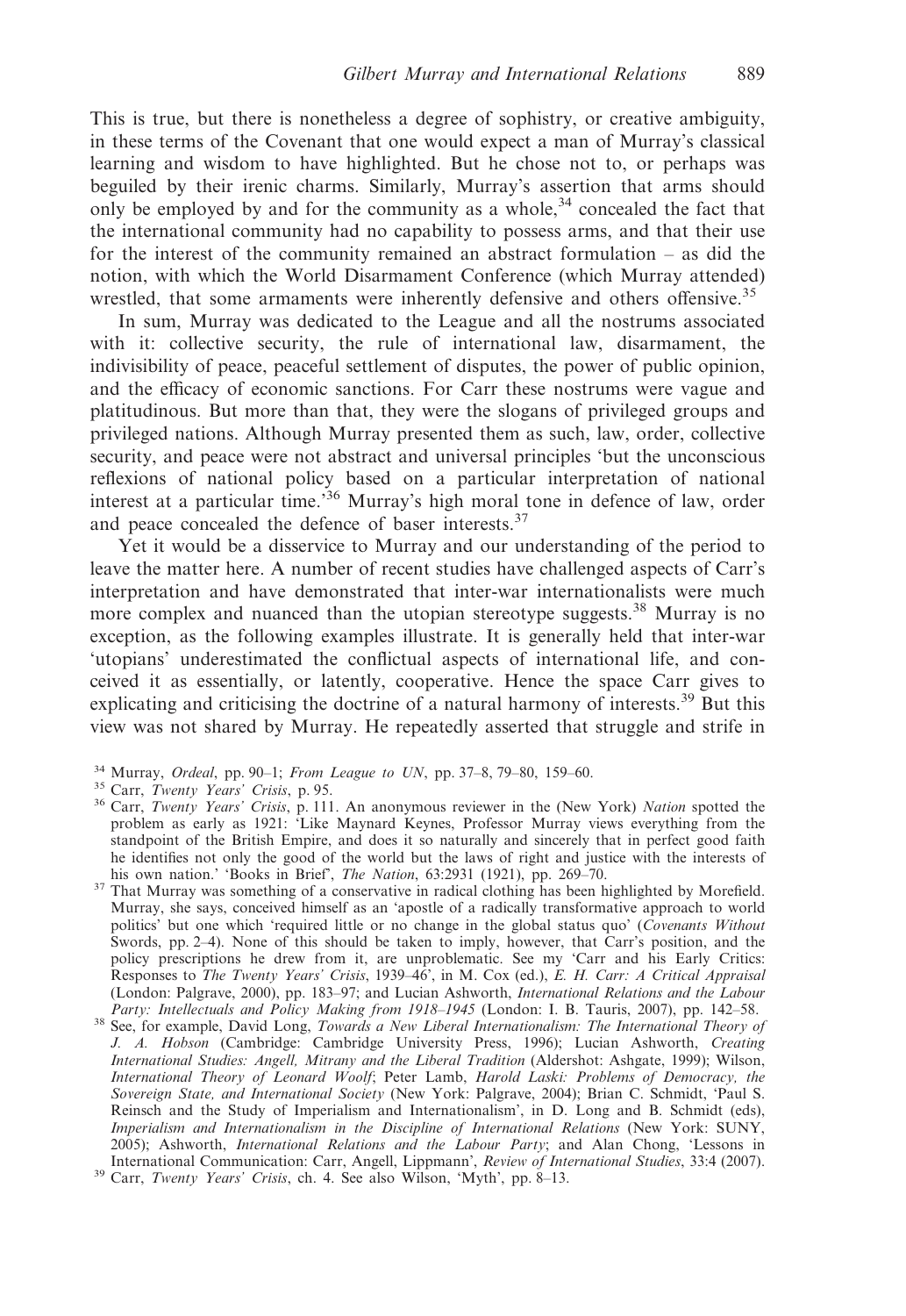social life were unavoidable. He was fond of Aristotle's observation: 'We toil for the sake of leisure, we make war for the sake of peace.'40 'Strife', Murray insisted, 'is integral to life. You cannot fully have life without it.'41 Peace he felt was undesirable if this meant the absence of challenge, effort, and striving. So, contrary to Carr's claim about the 'utopians', Murray did not subscribe to the Cobdenite belief in a natural harmony of interests. Cosmos – a rational, settled, intelligible order – did not arise spontaneously. Its achievement required effort and involved conflict.<sup>42</sup> This did not mean, however, that force and violence were inevitable. Conflict might be a 'permanent necessity in life', $43$  but as a society advanced and became more civilised the quality of strife improved. Peaceful striving replaced violent striving. This process was well established in the West. The challenge now was to spread it to the non-Western world and, crucially, to the society of nations – crucial because the world was now comprised of heavily armed, nationalistic industrialised states. Yet the point Murray was eager to stress was that the achievement of Cosmos was never easy. It always involved the sacrifice of some immediate interests. Moreover, acceptance of a degree of injustice was unavoidable, even rational. '[I]n the management of any human society', Murray contended, 'there is a mixture of right and might, and [. . .] often it is practically necessary to acquiesce in injustice so as not to turn the burning house into a burning street. We cannot go straight for righteousness as the crow flies. So much we may allow to Machiavelli.<sup>44</sup> It is worth emphasising here that Murray did not reject the possibility of *building* a harmony of interests. As with the neo-Hegelians said to have influenced Murray at Oxford (on which more below), and Carr himself, Murray's point was that harmony was possible, even probable, but it required manufacture.<sup>45</sup>

Secondly, Murray provided a subtle and prescient account of the relationship between democracy and world order. He shared the general liberal belief that democracy was intrinsically good and that democracies were more pacific in their international relations than authoritarian states. But he also (unlike many members of the Union of Democratic Control, and perhaps in reaction to them) spotted a tension. Democracy can impede international agreement. It can even get in the way of observance of international law. Statesmen in democratic countries have to keep an eye on domestic public opinion. Not to do so can have damaging political consequences. Sometimes they act to bolster their popularity. Sometimes they act to please or placate special interest groups. They sometimes act, therefore, not out of right but out of political convenience. Such pressures make the consistent

<sup>40</sup> Murray, *Ordeal*, p. 14. <sup>41</sup> Ibid., p. 18. See also Peter Wilson, 'Liberalism and the World circa 1930: Gilbert Murray's *The*

<sup>&</sup>lt;sup>42</sup> On this point Carr quotes Murray approvingly: 'War does not always arise from mere wickedness or folly. It sometimes arises from mere growth and movement. Humanity will not stand still.' From Murray, *The League of Nations and the Democratic Idea*, quoted in Carr, *Twenty Years' Crisis*, p. 264. Murray's blend of faith and stoicism is captured in a letter to Sir Montague Burton (14 February 1934): 'This is a time full of danger and discouragement and we believers in peace and international justice have just to set our teeth and carry on. I think in the long run we cannot fail – unless there is some complete collapse of civilization'. MSS Gilbert Murray, Box 415, Bodleian Library, Oxford. <sup>43</sup> Murray, *Ordeal*, p. 24. <sup>44</sup> Murray, *Liberality and Civilization* (London: George Allen and Unwin, 1938), p. 38. <sup>45</sup> See further Wilson, 'Myth', p. 13.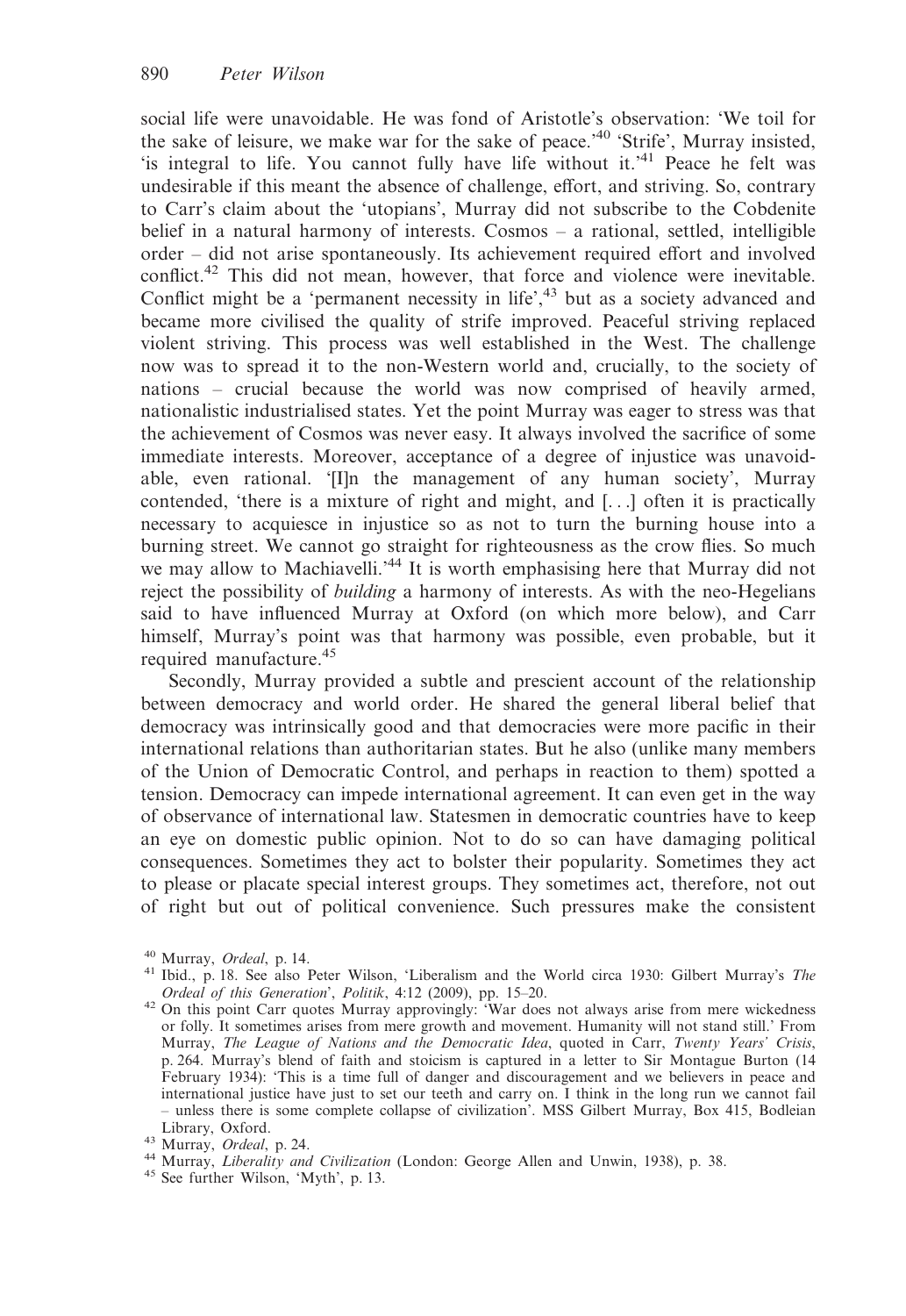honouring of international agreements difficult, and paradoxically the problem is compounded by that other vital ingredient of democracy – a free press. The press fed the public with patriotism and jingoism. They gave it what they wanted, or what was cheap and easily provided. This made it difficult for statesmen to be generous and far-seeing in international negotiations. The fear of being accused of selling out to foreigners was constant.<sup>46</sup>

Thus democracy, for Murray, could and often did get in the way of true statesmanship. This he defined in terms of transcending narrow nationalism, taking a long-term view, acting for the general good, and being prepared to make short-term sacrifices. Murray's solution was leadership and education, which he regarded as symbiotic. This is a third example of nuanced analysis in Murray. Psychologically the world was in a wretched state in 1918–1919. The peoples of war-torn Europe were baying for blood. They had suffered terrible hardship, endured terrible losses, had become habituated to cruelty, and had terrible wrongs to avenge. A statesman of greatness  $-$  of principle, courage and far-sightedness  $$ was needed to save them from themselves, from their meanest instincts.<sup>47</sup> The world had such a leader in Woodrow Wilson, but ill health and the failure of the US Senate to ratify the Versailles Treaty, effectively removed him from the world scene in September 1919. The British Prime Minister, David Lloyd George, had the intelligence and vision to step into the breach. But ultimately he squandered his gifts, exploiting the psychology of fear and hatred for selfish political ends. $48$ Leadership had little chance of working, however, without greater education on peace, the League, and internationalism. In true Athenian fashion, Murray believed that responsible citizenship and education went hand in hand. And by education Murray did not mean technical education, but the training of the mind to think abstractly, independently, and critically. Without some ability to think in this way, the citizen was unfitted to carry out his social duties – including taking an active interest in the life of the polis. $49$  The same logic applied internationally. The good life internationally could not be attained unless people around the world had a tolerable knowledge of world affairs. Statesmen could take the lead, but their message would fall on deaf ears unless people were given the educational wherewithal to comprehend it. Progress inevitably entailed compromise and sacrifice, but how could the necessary compromises be accepted if people did not understand why they were necessary? One of the greatest impediments to the retrieval of Cosmos, Murray contended, was the lack of general appreciation of the

- *Dangers and the Best Methods for Meeting Them* (London: George Allen and Unwin, 1921),
- pp. 10–16, 30–59. <sup>48</sup> 'I did not realise that any one could be, I will not say wicked, but so curiously destitute of generous ambition, so incapable of thinking greatly'. Lloyd George's aim was to 'get a very large majority in the House of Commons and to crush his old colleagues, and conceivable rivals, entirely out of existence'. A retributive peace with Germany was his means to this end. See Murray*, Problem of Foreign Policy*, pp. 10–14; Andrew Williams, *Liberalism and War: The Victors and the Vanquished*
- (London: Routledge, 2006), pp. 160–1. <sup>49</sup> Murray, 'What Liberalism Stands For', *Contemporary Review*, 128:720, pp. 691–4. Around the same time, Charles Webster, no utopian dreamer, was making much the same point: 'it is not much use teaching History to statesmen if the people they represent are left in ignorance'. Quoted in Ian Hall, 'The Art and Practice of a Diplomatic Historian: Sir Charles Webster, 1886–1961', *International Politics*, 42 (2005), p. 482.

<sup>46</sup> Murray, *Ordeal*, pp. 59–62, 125–6, 190–1. See also Murray, *From League to UN*, pp. 38–9, 68–9. <sup>47</sup> Murray, *Ordeal*, pp. 133–4; Murray, *The Problem of Foreign Policy: A Consideration of Present*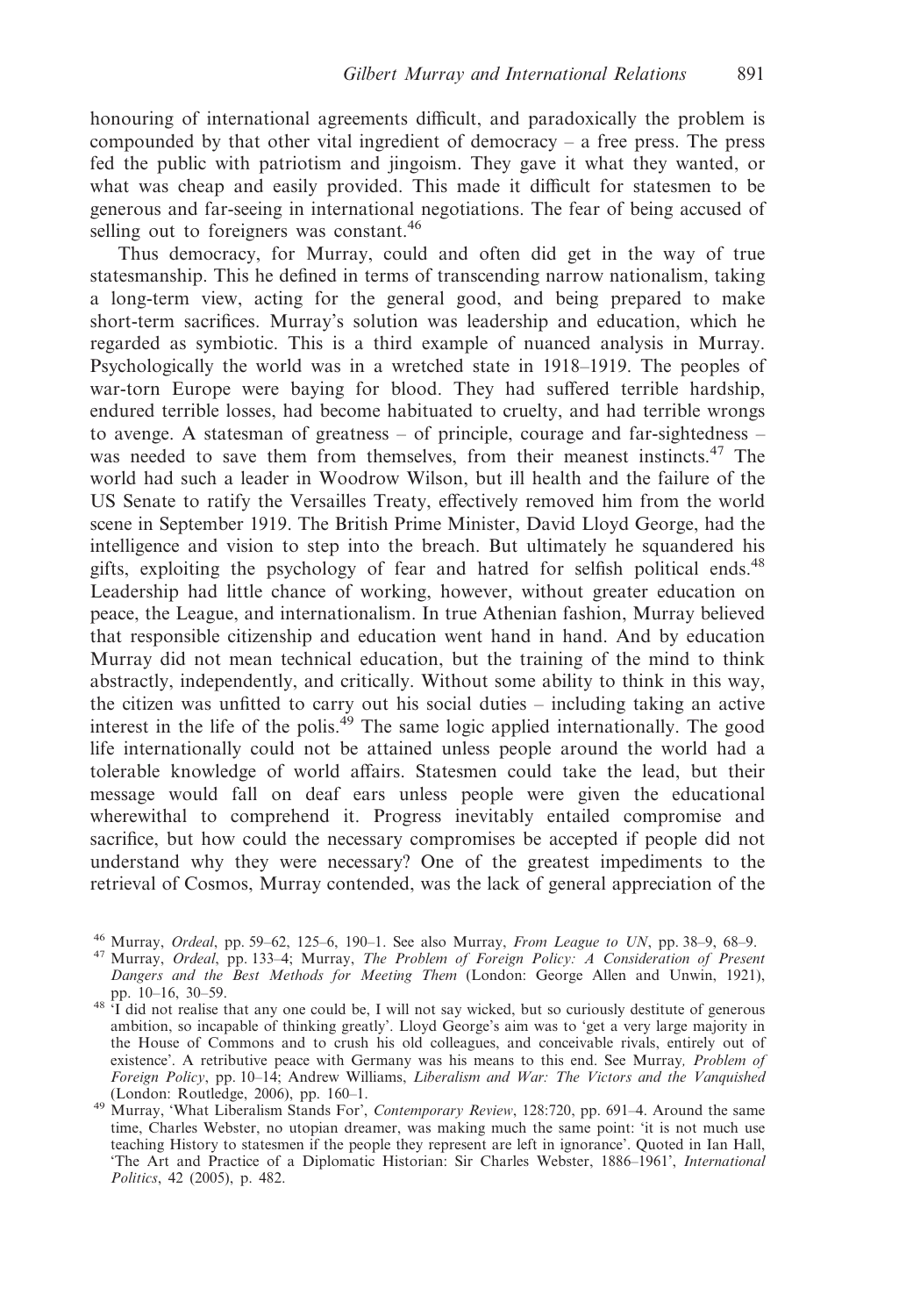complex relationship between the good of the parts and the good of the whole. Hence Murray's indefatigable work for the ICIC, and the Council for Education in World Citizenship; his promotion of student exchange schemes and 'nonnationalist' education; and his promotion of regular meetings of the 'Higher Schools of International Politics<sup>'</sup>,<sup>50</sup> an idea that evolved into the International Studies Conference, which was held in various European cities 1928–1939, with three meetings after the War.<sup>51</sup>

Fourthly, for someone reputedly so remote from the realities of international life and superficial in analysing them, Murray provided deep and penetrating accounts of particular episodes and was remarkably prescient in a number of instances. He correctly predicted, for example, that the Soviet Union would ultimately collapse because of its inability to compete with the liberal West in providing the good life for its citizens. East and West confronted each other not merely physically. They were locked in a struggle between two social, economic, political and ideological systems. The victor would not be the one most successful at repression and deception, but the one most able to provide for its people. Murray was adamant that communism in Russia would not survive. As long as the West could solve its economic problems, and avoid self-destruction through war, it was bound to win.<sup>52</sup>

Murray displayed equal perspicacity in his account of the Kellogg-Briand Pact of 1928. This agreement has often been represented as the high watermark of post-war optimism and idealism. Yet Murray provides a cool and sceptical analysis of it that would not have been out of place in Carr's pages. Britain accepted the pact, but only on the condition that her freedom of action in 'certain regions of the world' which were of 'special and vital interest for [her] peace and safety' was not impeded. Similarly, the US accepted the pact, but only on the condition that her rights and privileges under the Monroe Doctrine were not curtailed. Mr Kellogg himself declared that the pact renounced war without qualification; but he added that no treaty could ever abolish the sacred and inalienable right of self-defence. He then proceeded, by an ingenious act of subterfuge, to define self-defence far more broadly than anything contained within the Covenant – in effect reserving the right of each state to determine when it was or was not acting in self-defence. These declarations, according to Murray, drove a coach and horses through the agreement. They allowed signatories to look good in the eyes of the world while not restricting their right to use force by a single jot.<sup>53</sup>

Finally, in common with other 'thinkers of the twenty years' crisis', Murray desired to put international relationships on a more moral footing. But he rarely talked down to states from the pulpit. His concern was, rather, the role of justice in the maintenance of international order. He backed the idea, for example, of an international court as a kind of 'final court of appeal' for individuals and non-state groups. Such a body would be difficult to set up but psychologically, he contended, it made 'an enormous difference to people whether they feel they are getting fair or unfair treatment'. If they had no possibility of stating their case to an impartial

<sup>50</sup> Murray, *Ordeal*, pp. 193–7. <sup>51</sup> See David Long, 'Who Killed the International Studies Conference?', *Review of International Studies*, 32:4 (2006). <sup>52</sup> Murray, *Ordeal*, pp. 54–7. <sup>53</sup> Ibid., pp. 140–4.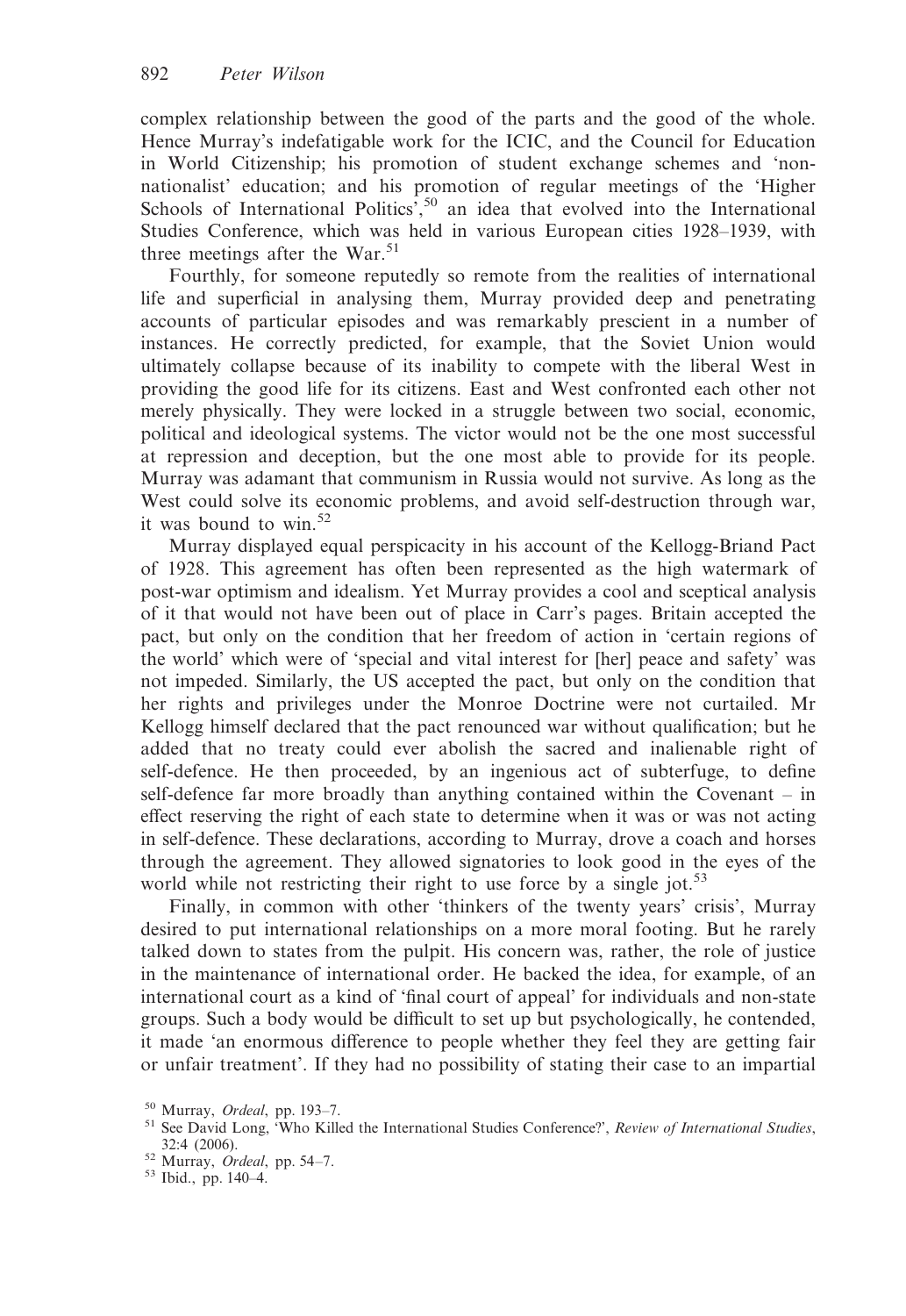body they would get 'wild with rage' and become 'positively murderous'.<sup>54</sup> What Murray displays here is no mere English, public school, upper class sense of fair play, but a deep sense of the power of justice and perceived injustice as a motivating force in human affairs. This sense also accounts for his strenuous opposition to Neville Chamberlain's policy of appeasement. It simply was not morally and psychologically sustainable in Murray's view to maintain cordial relationships with international outlaws.<sup>55</sup> Yet what was morally desirable had to be feasible. He was highly critical, for example, of much official rhetoric on the eve of the 1945 peace. 'I am really rather alarmed', he said, 'at the way people go on talking about earthly paradise which we are to achieve at the end of the war. Even Roosevelt's Four Freedoms, which are all right as aims to work for, become dangerous if they are treated as promises.' A year later he was even more forthright: 'all this talk about "freedom from want" etc. is not only unrealistic but dangerous. We are telling masses of people that, after the war, they are going to be rich and happy. When they find out they are really poor and miserable, they will turn against somebody.<sup>56</sup> I provide these examples not to show that Murray was a realist. Far from it – he regarded realism as unpalatable, defeatist, and historically wrong. Rather I provide them to show that Murray's progressivism was often tempered by sober judgments about world affairs and a strong sense of the danger of raising public expectations before doing the necessary groundwork – which for Murray was educational rather than (as with Carr) economic.

#### **Murray's liberalism**

For these reasons the application of the utopian label to Murray's international thought must be rejected. It is a label of abuse that conceals as much as it reveals. Murray was, more neutrally, a liberal – one among many liberals preoccupied with international matters during the inter-war period. In this section I examine the roots and nature of Murray's liberalism.

One is tempted to describe Murray's liberal beliefs as homespun: a matter of sensibility, as Martin Ceadel has suggested, as much as philosophical doctrine.<sup>57</sup> Murray himself traced them to the example and attitudes of his father – not a deep or consistent thinker, but someone with an instinctive sympathy for the underdog. He also traced them to his experiences as a schoolboy in the Australian bush, where he encountered, and was appalled by, gratuitous acts of cruelty against animals.58 These sentiments were strengthened during his time at Merchant

<sup>54</sup> Murray to Hugh Cecil, quoted in Salvador de Madariaga, 'Gilbert Murray and the League', in J. Smith and A. Toynbee (eds), *Gilbert Murray: An Unfinished Autobiography* (London: George Allen

and Unwin, 1960), pp. 180–82.<br>
<sup>55</sup> Murray to Lord Lyttleton, quoted in Madariaga, 'Gilbert Murray and the League', p. 183.<br>
<sup>56</sup> This and previous quote, Murray to Lord Robert Cecil, quoted in Madariaga, 'Gilbert Murray a

<sup>&</sup>lt;sup>57</sup> Ceadel, 'Murray and International Politics', p. 221.<br><sup>58</sup> West, *Gilbert Murray*, pp. 8–13. Several political philosophers have highlighted hatred of cruelty as a defining attribute of liberalism, for example, Kenneth Minogue, *The Liberal Mind* (London: Methuen, 1963), pp. 6–13; and Richard Rorty, *Contingency, Irony, and Solidarity* (Cambridge: Cambridge University Press, 1989), Part III.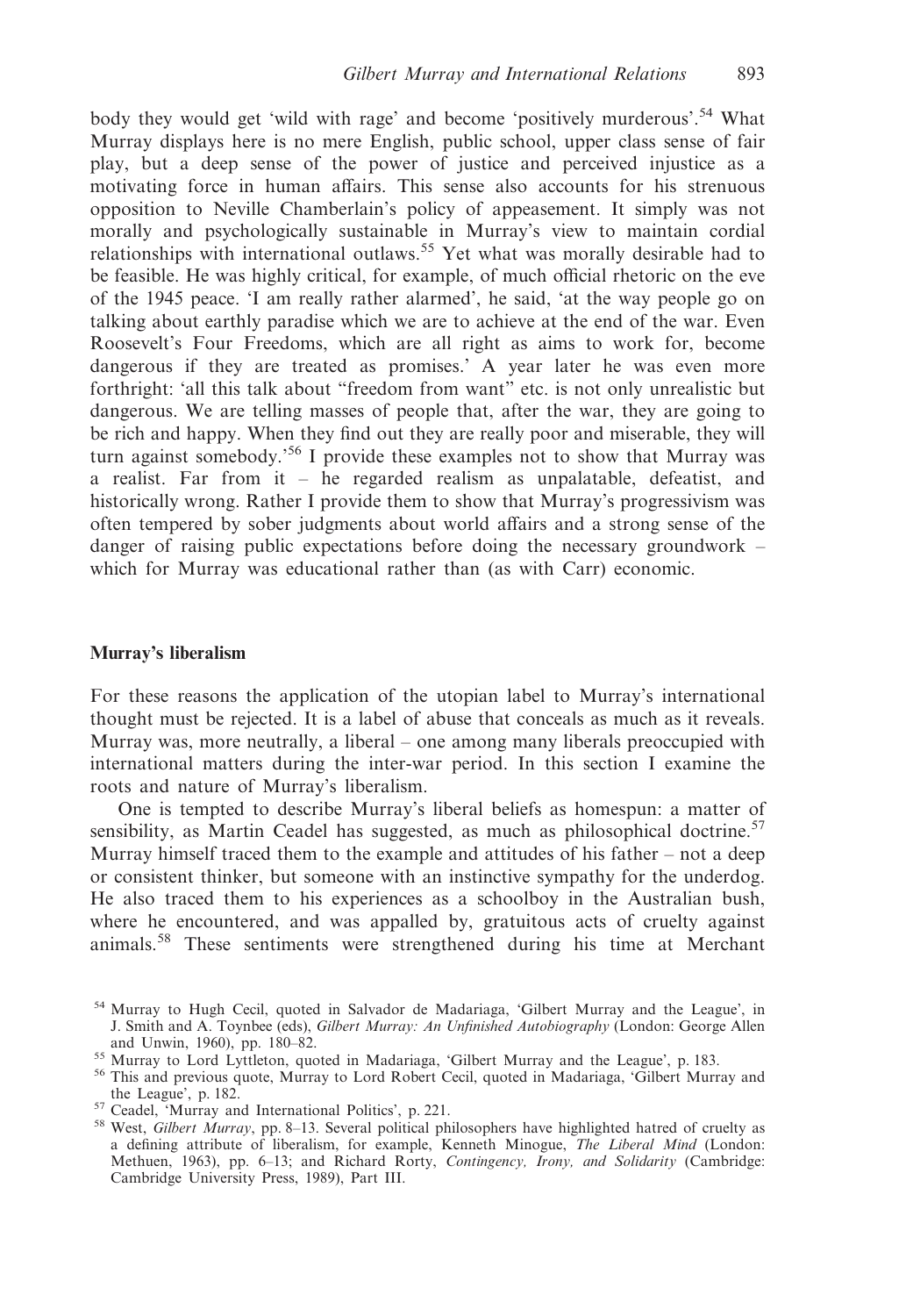Taylor's, where his love of Hellenism was kindled.<sup>59</sup> But it was at Oxford that Murray's liberalism became self-conscious. He became, as mentioned, an avid reader of Mill and an admirer of Gladstone. He also imbibed some of the 'Oxford Idealism' or 'neo-Hegelianism' that was at its height during his undergraduate days. Oxford Idealism or neo-Hegelianism was a broad social-philosophical movement which sought to use the insights of Hegel to forge a more collectivist and socially responsible form of liberalism. Its leading lights – T. H. Green, David Ritchie, Bernard Bosanquet, Henry Jones and John Muirhead – sought to reconcile the traditional liberal emphasis on individual autonomy with concern for the common good. Reliance on the principle of unrestrained individual egotism, rationalised by the doctrine of the harmony of interests, had brought great riches, but at a terrible cost in terms of inequality, poverty, and inhumane working conditions. The task now was to moralise the liberal economy (and indeed international relations) by fostering, in the words of Jeanne Morefield, 'a deeper appreciation among citizens of the spiritual bonds that connected them to the social whole'.<sup>60</sup> A new 'constructive' liberalism (to use Green's term) would combine an 'appreciation for individualism and laissez-faire economics with a theory of moral responsibility. It would stretch liberal political theory to encompass both a notion of freedom and a commitment to the common good. Ultimately, it would explain why individuals in liberal society should care about one another and their community.'61

Oxford Idealism left its mark on Murray in a variety of ways. It heightened his fascination with the spirituality of Greek culture and the success of the Athenians in reconciling individual freedom with duty to the polis. It impressed on him the possibility of building a new Athens in which individual freedom would be conditioned by a strong sense of duty generated and mediated by a growing sense of liberal spirituality. It taught him that individualism and patriotism were not antagonistic and, possibly, that in the 'true' state patriotism and internationalism were mutually supportive.<sup>62</sup> It also reinforced his conviction that freedom means much more than the pursuit of self-interest. Human beings could only acquire true freedom when working for the good of others and the polis – when immersed, in other words, in the spiritual life of the community. Liberalism properly conceived was more a doctrine of self-sacrifice than self-assertion.<sup>63</sup>

<sup>59</sup> West, *Gilbert Murray*, pp. 14–15. <sup>60</sup> Morefield, *Covenants Without Swords*, p. 15. <sup>61</sup> Ibid., p. 25. See also J. L. Richardson, 'Contending Liberalisms: Past and Present', *European Journal*

<sup>&</sup>lt;sup>62</sup> Bernard Bosanquet's thesis in 'Patriotism in the Perfect State', in E. Sidgwick (ed.), *The International Crisis in its Ethical and Psychological Aspects* (London: H. Milford and Oxford University Press, 1915), pp. 132–54. In the view of the neo-Hegelians, the 'True' state (cf. one that merely 'exists') was one that endeavoured to harmonise social relations and provide increasing opportunities for individual and group moral realisation. Contrary to the view attributed to Hegel that war was inherent in the nature of the state, the neo-Hegelians claimed that the true state was a satisfied state and inherently pacific. Only untrue states, those that failed to provide the conditions for the 'organised good life' of their inhabitants, were war-like. Hence Bossanquet's remark: 'War belongs to a state, then, ultimately, not insofar it is a state, but insofar as it is not a state' ('Patriotism', p. 145). And Muirhead's: 'War is a feature of states not as such but insofar as they fail to be states' (quoted in David Boucher, 'British Idealism, the State, and International Relations', *Journal of the*

*History of Ideas*, 55:4 (1994), p. 686). <sup>63</sup> Morefield, *Covenants Without Swords*, p. 19, p. 56, pp. 65–6, 74, 77–8.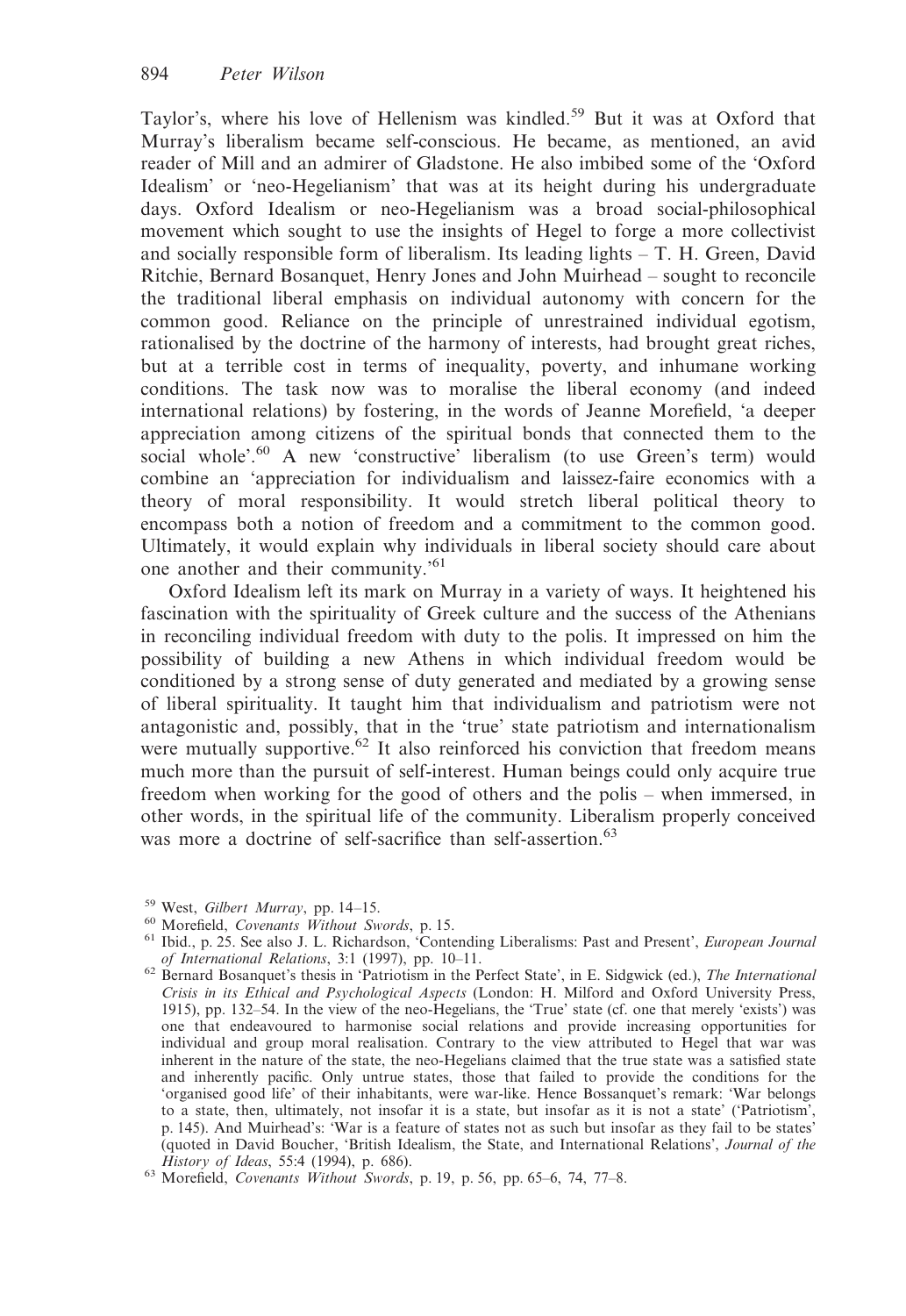Morefield sees Murray and Zimmern as the 'intellectual legatees' of the neo-Hegelians.64 But as far as Murray is concerned the influence is more in form than of substance.<sup>65</sup> While replete with references to the 'spirit of the community' and the 'liberal spirit', one does not get the impression from Murray's writings that beneath the respectable Victorian, liberal, exterior lies a closet Hegelian. The nearest one gets to a recognisably Hegelian assertion is that 'the better order which a reformer wishes to substitute for the present order must be a fuller realization of the spirit of the existing order'.<sup>66</sup> Murray had no thesis about the evolution of a 'universal will' or a 'single general will' that for neo-Hegelians was a prerequisite for the success of 'leagues of peace' and the creation of a 'genuine international moral world'.<sup>67</sup> He talks little about the nature or role of the state, and makes no attempt to distinguish between an 'institutional' or 'instrumental' state (which true to his radical liberal convictions he distrusted), and the broader Hegelian conception (the total social environment, embracing culture, law, customs, and practices) that the neo-Hegelians held to be perfectible.<sup>68</sup> Nor does one find any indication in Murray that morality is relative, being deeply imbedded in social circumstances, and always in a process of 'becoming'.69 Morefield states: 'In Murray's vision, the truth of the world [. . .] was inscribed on a cosmic tablet, locked behind an obfuscating wall of material greed and amoral politics. People of good will could access the Logos by simply approaching it in the "right spirit"<sup>70</sup> This strikes me as deeply un-Hegelian. For Hegel, truth and value was immanent in the actual, not a timeless, absolute standard.

Yet there is no question that Murray's liberalism is open to interpretation, and the reason for this is a certain lack of discipline in his approach. The basic problem is that Murray associated liberalism with such a wide range of moral and political goods, that in effect it becomes good by definition. Examples include progress, democracy, civilisation, peace, justice, freedom, opportunity, enlightenment, hatred of cruelty, relief of suffering, and self-mastery. With such a broad set of associations as these, statements such as 'Liberalism is what the world needs both at home and abroad<sup>71</sup> and '[c]ivilized thinking means liberal thinking<sup>72</sup> become almost self-evidently true.

- 
- <sup>68</sup> See Boucher, 'British Idealism', p. 674; Bosanquet, 'Patriotism', pp. 152–4.<br><sup>69</sup> See Boucher, 'British Idealism', p. 678; Kimberly Hutchings, *International Political Theory: Rethinking Ethics in a Global Era* (Londo
- <sup>70</sup> Morefield, *Covenants Without Swords*, p. 19.<br><sup>71</sup> Murray, 'What Liberalism Stands For', p. 697.<br><sup>72</sup> Murray, *Liberality and Civilization*, p. 57.
- 
- 

<sup>&</sup>lt;sup>64</sup> Ibid., p. 26.<br><sup>65</sup> Interestingly, the same has been said of one of Murray's closest friends at Oxford, Leonard Hobhouse. According to (Casper Sylvest 'Continuity and Change in British Liberal Internationalism, c. 1900–1930', *Review of International Studies*, 31:2 (2005), p. 271), Hobhouse sought to 'exploit the popularity of these [evolutionary and neo-Hegelian] vocabularies by phrasing his own project in their terms.' <sup>66</sup> Murray, *Satanism and the World Order* (London: George Allen and Unwin, 1919), p. 28. In this

fascinating lecture, Murray conceives Satanism as 'The spirit of unmixed hatred towards the existing World Order, the spirit which rejoices in any widespread disaster which is also a disaster for the world's rulers'. It was, he felt, 'more rife to-day than it has been for over a thousand years' (p. 33). Its 'great seed-ground' (p. 31) was the breakdown of relations between imperial rulers and ruled,

 $\frac{67}{2}$  See Bosanquet, 'Patriotism', pp. 136–7, 150; C. Brown (ed.), T. Nardin, and N. Rengger (eds), *International Relations in Political Thought: Texts from the Ancient Greeks to the First World War*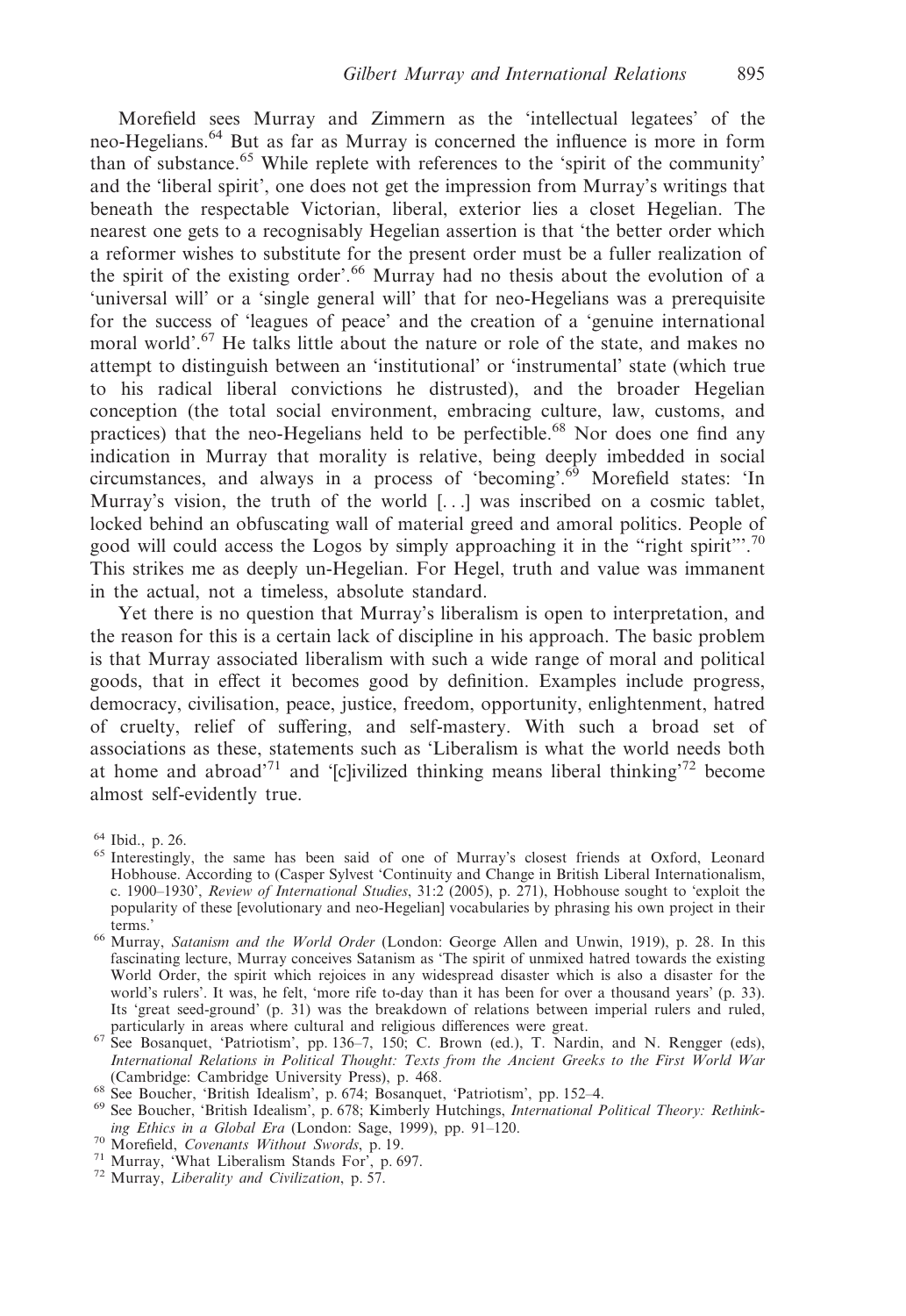It is significant that Murray preferred to talk not of liberalism but liberality.73 The term liberalism was too closely associated with the British Liberal Party, and whilst a lifelong member of that party, standing (unsuccessfully) as one of its candidates for Parliament on six occasions, Murray was by instinct bi-partisan. He detested extreme partisanship in any form. He detested the two-party system in Britain and the misrepresentation, tribalism, and political negativity it encouraged. The term liberalism also suggested a definite doctrine or set of principles. But for Murray liberalism was not a doctrine or set of principles, but 'a temper, a spirit, a method of approach'.74 When Gladstone wanted to get the measure of a man he would ask 'Is he a man of real Liberality?'<sup>75</sup> This both appealed and contributed to Murray's political ecumenicalism for it implied that decent men, men of real liberality, could be found in all the major political parties.<sup>76</sup> The notion of liberality also enabled Murray to downplay the traditional liberal emphasis on individual liberty. Following Mill, Murray was insistent that liberty did not mean license. For the mass of men liberty could be a destructive principle. Only the noblest men in society, those possessed of considerable powers of self-discipline and self-denial, could enjoy it unfettered – though perhaps illogically he did not go as far as Mill in calling for extensions of the franchise to be subject to an educational qualification.<sup>77</sup>

Liberalism valued civilisation and social order, but unlike conservatism it also valued criticism of them in the interest of progress. Progress and democracy were the 'two main elements in its gospel'.78 Liberals feared being blinded by prejudice, self-interest, and class or national passion, and thereby prevented from seeing the potential for progressive change. Indeed an essential feature of Murray's liberalism was its stress on the welfare not of this or that group or class but the whole community. The Liberal Party was not a class party. It acted less in the direct interest of an oppressed class, and more in the interest of the whole community, which was poisoned by the existence of such oppression. When progress conflicted with class interest, even of the majority labouring class, the liberal always put progress first.79

It is important to note two further features of Murray's brand of liberalism. First, he believed that 'war is the extreme denial of liberality'.<sup>80</sup> War, especially modern war, with its deadly application of modern science and technology, and the ability of the modern state to harness the might of the whole nation, $81$  had a pernicious effect on civilisation. It killed generosity, established force and fraud as

 $<sup>73</sup>$  Liberality is an archaic term to modern ears. Murray in all probability acquired it from Thucydides.</sup> It appears, for example, in translations of Pericles' funeral oration. See, for example, Brown et al.,

International Relations in Political Thought, p. 39.<br><sup>74</sup> Murray, 'What Liberalism Stands For', p. 682.<br><sup>75</sup> Murray, *Liberality and Civilization*, p. 16.<br><sup>75</sup> And in principle in all countries. Francis West makes the inte for Murray, was primarily a British affair, liberality was international. West, *Gilbert Murray*,

pp. 198–9. <sup>77</sup> See Beate Jahn, 'Classical Smoke, Classical Mirror: Kant and Mill in Liberal International Relations Theory', in B. Jahn (ed.), *Classical Theory in International Relations* (Cambridge: Cambridge

<sup>&</sup>lt;sup>78</sup> Murray, 'What Liberalism Stands For', p. 683.<br><sup>79</sup> Murray did not explain how this could be squared with liberalism's commitment to democracy. Supposing the demos did not want 'progress'? Murray, 'What Liberalism Stands For', p. 683. <sup>80</sup> Murray, *Liberality and Civilization*, p. 28. <sup>81</sup> Ibid., pp. 59–60.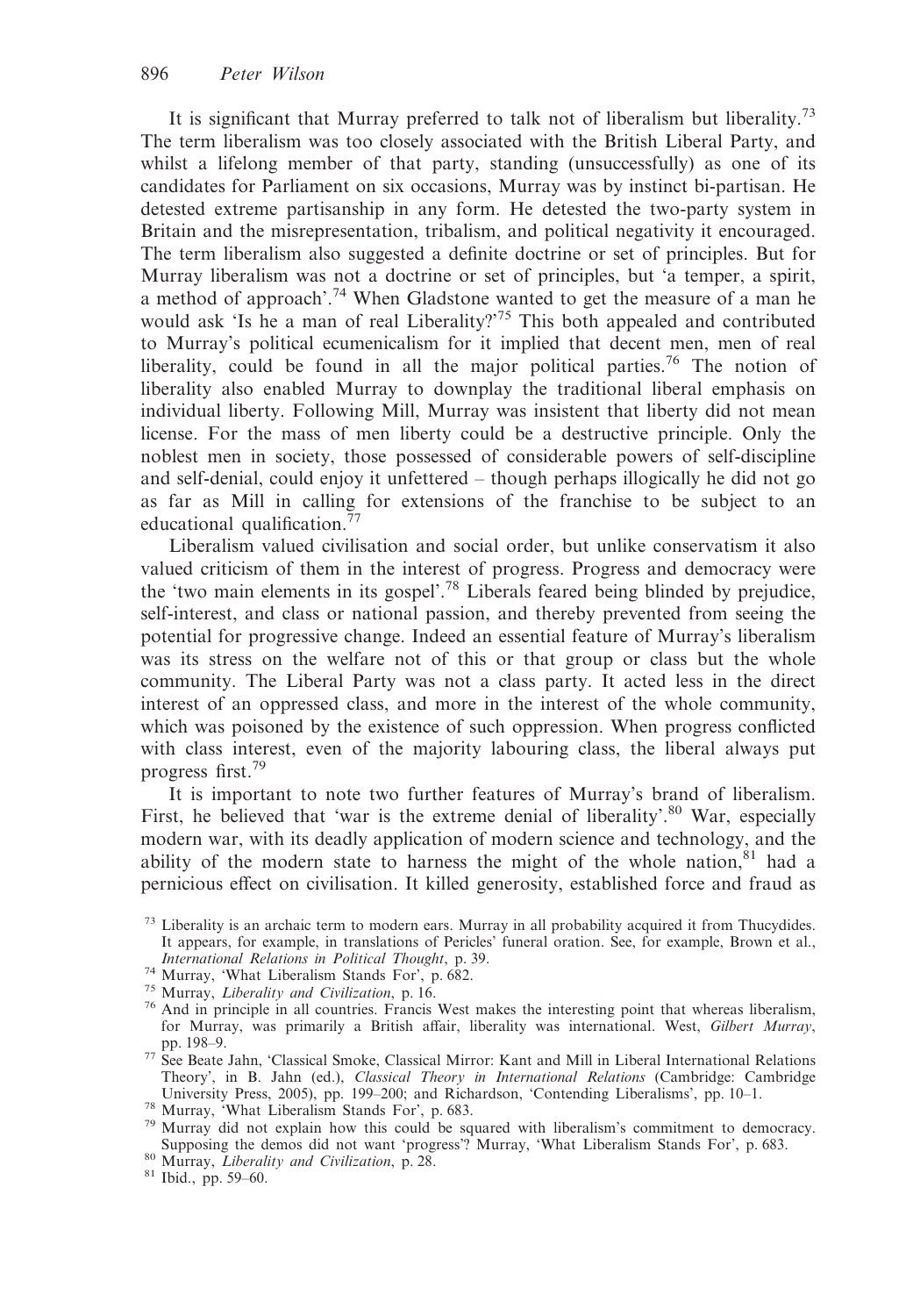social norms, and stripped away patience and rationality. It injured the very qualities needed for the slow but sure reconstruction of a shattered society.<sup>82</sup> The same was true of revolution. Murray noted the appeal of revolutionary rhetoric to the ignorant, the poor, and the oppressed. But the passions and values of revolution stood in the face of what was needed to build a complex, humane and efficient society. Revolution, like war, produced 'infinite evils' as force and fraud were substituted for the reign of law.<sup>83</sup>

The second feature is the importance of sacrifice. The liberal spirit involved doing what is best for the whole community irrespective of private or class interest. But this inevitably involved self-sacrifice on the part of many. Without this willingness to make private and sectional sacrifices there was little chance of making progress towards liberalism's goals.<sup>84</sup> This was true internationally as much as domestically. The general good of international society depended on the willingness to make sacrifices on the part of its members. In particular, collective security, as encapsulated in Article 16 of the Covenant, had little chance of working unless peace-loving nations were willing to make the sacrifices necessary to isolate and resist aggressors.<sup>85</sup> Already it is possible to see in Murray's liberalism elements of individualism and communitarianism; a desire for maximum individual liberty, but always restrained (ideally self-restrained) by the needs and welfare of the whole community. Despite his dislike of conservatism as a doctrine there is also a conservative element in Murray's liberalism. As well as being vulnerable to Carr's accusation that his pacific principles were an ideological disguise for the pursuit of particular state and class interests, it might also be said that his notion of progress was a conservative one (as we shall see below).

#### **Hellenism and International Relations**

Murray's liberalism, however, cannot be understood in isolation from his Hellenism. In a *festschrift* published shortly after his death, his son-in-law and fellow internationalist, Arnold Toynbee, perceptively observed that Murray

<sup>82</sup> Murray, 'What Liberalism Stands For', pp. 685.<br><sup>83</sup> Ibid., pp. 688–9.<br><sup>84</sup> Ibid., pp. 689, 696.<br><sup>85</sup> Murray, *Liberality and Civilization*, pp. 63–5. In this respect Murray inverts the thinking of contemporary 'rational choice' liberals who assume that states are utility-maximising entities and observe that institutions can change states' calculations about how to maximise their gains. 'Specifically, rules can get states to make short-term sacrifices needed to resolve the prisoners' dilemma and thus to realise long-term gains' (John L. Mearsheimer, 'The False Promise of International Institutions', *International Security*, 19:3 (1994–1995), p. 18). Not all states in Murray's view were utility maximising, only less-civilised states. More-civilised states possessed and encouraged a spirit of self-sacrifice. This was not an effect of institutions but a precondition of their successful operation – which in turn was necessary for maximising the common good and establishing 'cosmos'. Murray's thinking fits well into Reus-Smit's category of 'classical liberal international political theory' in that his liberalism was both explanatory and normative, containing an account of the nature of international politics and a normative philosophy (in contrast to neo-liberal theory which, with its sparring partner neo-realism, effectively abandons political argument by relegating normative reflection from the realm of legitimate social scientific enquiry and embracing 'a rationalist conception of agency that reduces all political action to strategic interaction' Christian Reus-Smit, 'The Strange Death of Liberal International Theory', *European Journal of International Law*, 12:3 (2001), pp. 573–85).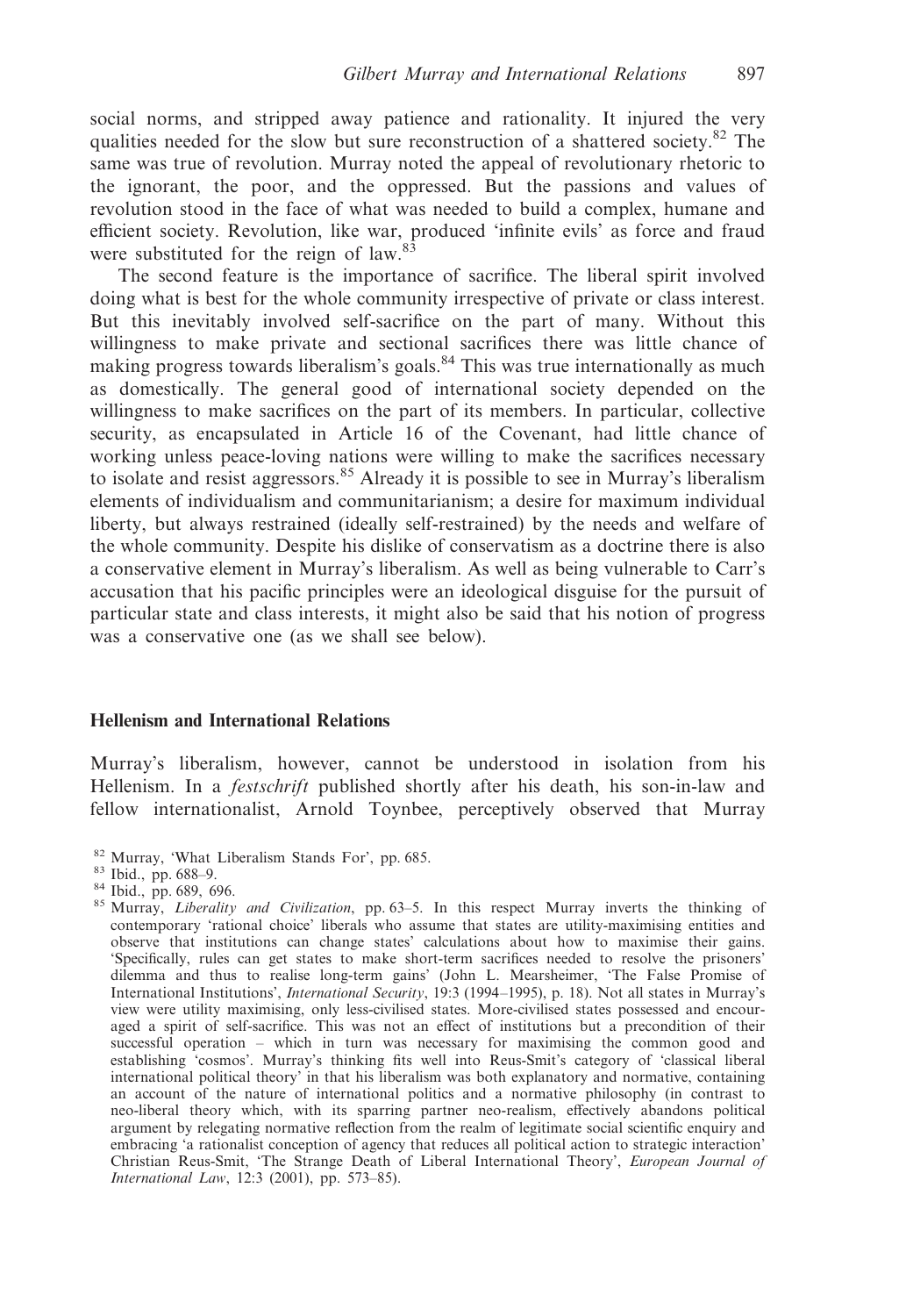'identified both the Hellenic genius and the modern Western genius with the liberal spirit, and so identified them with each other. This was the master idea that gave unity to all his pursuits and inspiration to each of them.'<sup>86</sup> That Murray himself was aware that these and other elements infused each other is revealed in a letter he wrote at the height of World War One: 'I feel as if Greek and Peace and Liberalism and idealism in general were all one, and all being threatened by the same enemy.'<sup>87</sup> In a BBC broadcast on his 90th birthday, 'Unfinished Battle', Murray confessed that 'there has never been a day, I suppose, when I have failed to give thought to the work for peace and for Hellenism'.88 Throughout his life Murray's Hellenism supplied him with the moral tone that others received from religious devotion.89

The most explicit Hellenistic element in his understanding of liberalism is the individual's duty to the community. There is no evidence in his writings that he ever seriously entertained the classical liberal notion of a spontaneous order arising from unbridled pursuit of individual self-interest, with the state merely 'holding the ring' between competing interests. This immediately distances him from the 'nineteenth century liberalism' that bore the brunt of Carr's criticism. Public spirit, service to the polis, and the necessity of building and rebuilding the polis in order for people to live and live well, are constant themes in Murray's writing.<sup>90</sup> His ideal was cosmopolitan. Human society, rightly conceived, was 'not a chaos of warring interests, but a Cosmos, an ordered whole, in which every individual had his due share of both privilege and service.' The goal was 'one Great City of which all men are free citizens'; or even more far-reaching, and as an antidote to moral complacency and materialism, 'one great city of men and Gods.'<sup>91</sup> An ancillary Hellenistic and, for Murray, liberal virtue was insistence on the highest standards of conduct in public life. $92$ 

It would be impossible to sum up in a few pages or paragraphs what Murray took from the Greek world. Its influence on him was profound and far-reaching, extending to philology, philosophy, ethics and aesthetics, as well as politics. But the following Greek notions feature prominently in Murray political thought: sophia or wisdom; saphênia or clarity; rhetorikê or clear, direct, exact expression; logos or talk, speech, persuasion;<sup>93</sup> sôphrosynê or the 'tempering of dominant emotions by gentler thought'; <sup>94</sup> themis or the honouring of laws and customs;  $95$  and most importantly arête or virtue, the pursuit of excellence. And there can be little doubt that the following qualities and values championed by Murray were derived largely

- 
- 
- 
- <sup>87</sup> Quoted in West, *Gilbert Murray*, p. 156.<br><sup>88</sup> Quoted in Wilson, *Gilbert Murray*, p. 399.<br><sup>89</sup> Ceadel, 'Murray and International Politics', p. 220.<br><sup>90</sup> For example, Murray, *Ordeal*, p. 39, pp. 196–7; *Liberality an*
- <sup>91</sup> 'To make a true Cosmos, a true moral and spiritual order, there must be something higher in the world than men as we now know them; there must be those ideals and inspirations, that "something not ourselves making for righteousness," for which the ancients used their inadequate word θέοι, or
- 
- "Gods".' Murray, *Liberality and Civilization*, pp. 43–4.<br><sup>92</sup> See, for example, Murray, 'What Liberalism Stands For', p. 695.<br><sup>93</sup> '[T]he great instrument of persuasion, the great substitute for violence, is the Logos'. M
- 
- <sup>94</sup> Murray cited in Stapleton, 'Classicist as Liberal Intellectual', p. 266.<br><sup>95</sup> Murray, Aristophanes: A Study (Oxford: Clarendon Press, 1933), p. 107.

<sup>86</sup> Arnold Toynbee, 'The Unity of Gilbert Murray's Life and Work', in Smith and Toynbee, *Unfinished*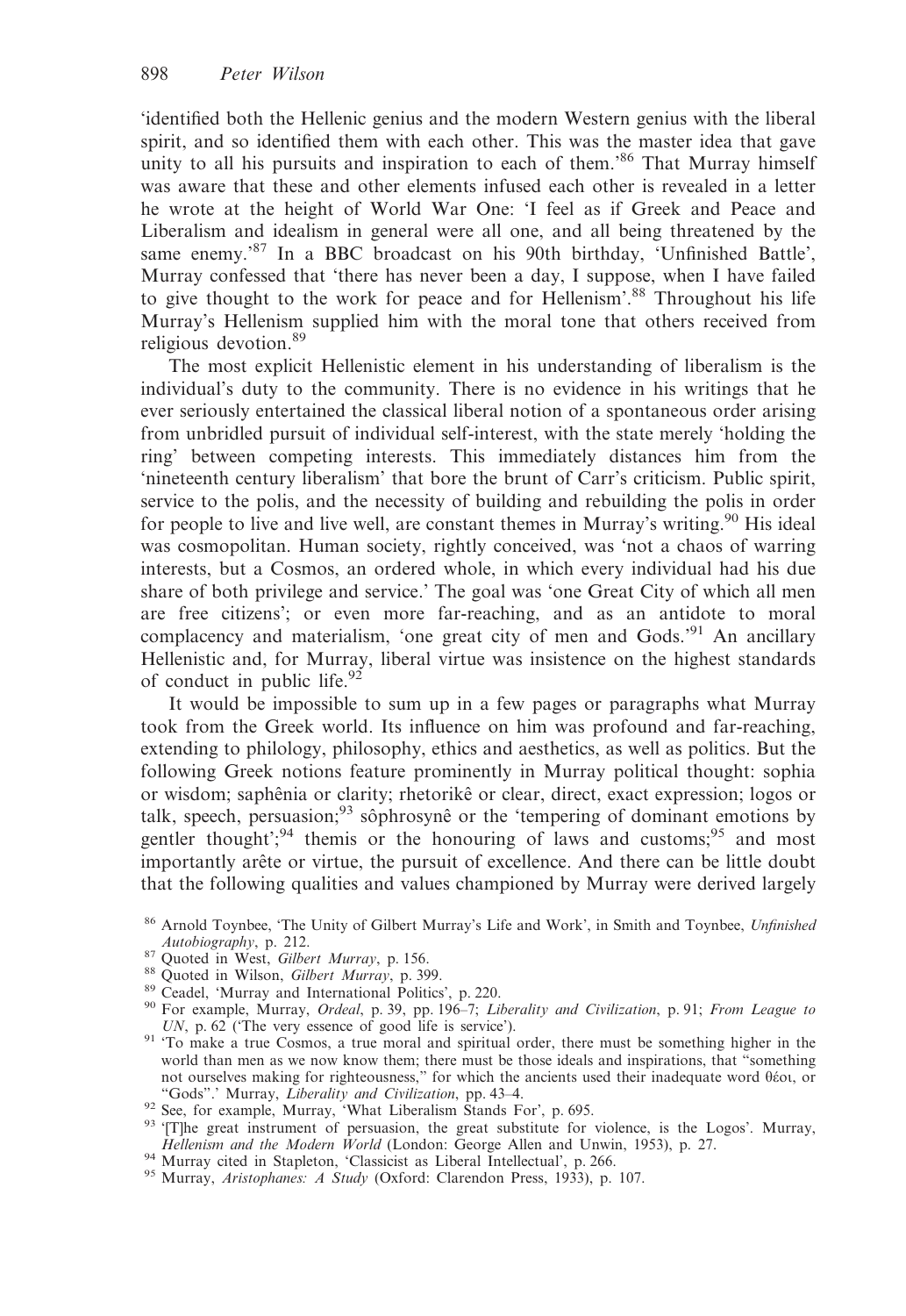from his reading of the classical Greek world: moderation; simplicity; preference for the spiritual over the material; freedom of thought, conscience and speech; service to the polis; respect for the laws of the polis; self-discipline, self-sacrifice; love of knowledge and the life of the mind (and preference for quality of mind over its technical achievements); the ideals of truth and justice as ends in themselves; and reason – involving control of the passions and a critical stance toward tradition and custom, qualities symbolised above all by his hero, Euripides.<sup>96</sup> To these Murray might have added manliness, meaning physical courage and readiness to use force if necessary in pursuit of justice.<sup>97</sup> It was this element that his pacifist friends overlooked when trying to square Murray's belief in conciliation and peace with his support for the British decision to go to war in 1914.

What about the relationship between Murray's Hellenism and his views on international relations? Carr says in his brief autobiography that, at Cambridge, 'a rather undistinguished Classics don', who specialised in the Persian Wars, taught him that '"Herodutus" account of them not only contained a lot of pure mythology, but was shaped and moulded by his attitude to the Peloponnesian War, which was going on at the time he wrote'. This, he says, came as a revelation to him and gave him his first taste of what history was really about.<sup>98</sup> With Murray the influence was almost entirely the other way around. Rather than current affairs shaping his view of history, his view of history, meaning primarily ancient Greece, shaped his understanding of current affairs. One reason for this is chronological: by the time the event came along that propelled Murray into the international realm, Murray was well into middle age and his Hellenism was fully formed.

Evidence for the deep influence of Hellenism on Murray's international thought is plentiful. His first substantial work on international politics has as its frontispiece a quote (in Greek and English) from Thucydides: 'The cause of the whole catastrophe was Empire pursued for covetousness and ambition.'<sup>99</sup> And this basically sums up Murray's attitude to the British Empire: it was good to the extent that it was selfless and progressive, and bad to the extent that it was selfish and exploitative – as with fifth century Athens. This is the area in which Murray's thought mirrors most closely the neo-Hegelians. They were opposed to a model of empire based on exploitation for economic gain, and maintained that imperial states had extensive obligations to prevent exploitation and educate native peoples for self government. In Boucher's words, they were 'ethical imperialists' or 'maternalists' – they believed that the mother country had the duty to bring up her colonial children, untying the apron strings only once they had reached maturity.100

<sup>96</sup> Murray, 'The Value of Greece to the Future of the World', in R. W. Livingston (ed.), *The Legacy*

<sup>&</sup>lt;sup>97</sup> Murray was fond of Pericles' statement: 'The Athenians love beauty, but have not luxurious tastes; they cultivate the mind without any loss of manliness.' Quoted in Murray, *Hellenism and the Modern World*, p. 38.<br><sup>98</sup> E. H. Carr, 'An Autobiography', in M. Cox (ed.), *E. H. Carr*, p. xiv.<br><sup>99</sup> Hirst, Murray and Hammond, *Liberalism and the Empire*.<br><sup>100</sup> Boucher, 'British Idealism', pp. 681–4. Yet here as in other ar

should not be discounted. In the mid-nineteenth century they championed the virtues of the Greek cf. Roman models of empire, seeing a progressive, liberal spirit in the former not present in the (authoritarian) latter. Murray was a major voice in the return to Greece as an inspiration for a new conception of British imperial unity following the decline of ideas for a US-inspired 'Greater Britain' in the late nineteenth century. See Duncan Bell, 'From Ancient to Modern in Victorian Imperial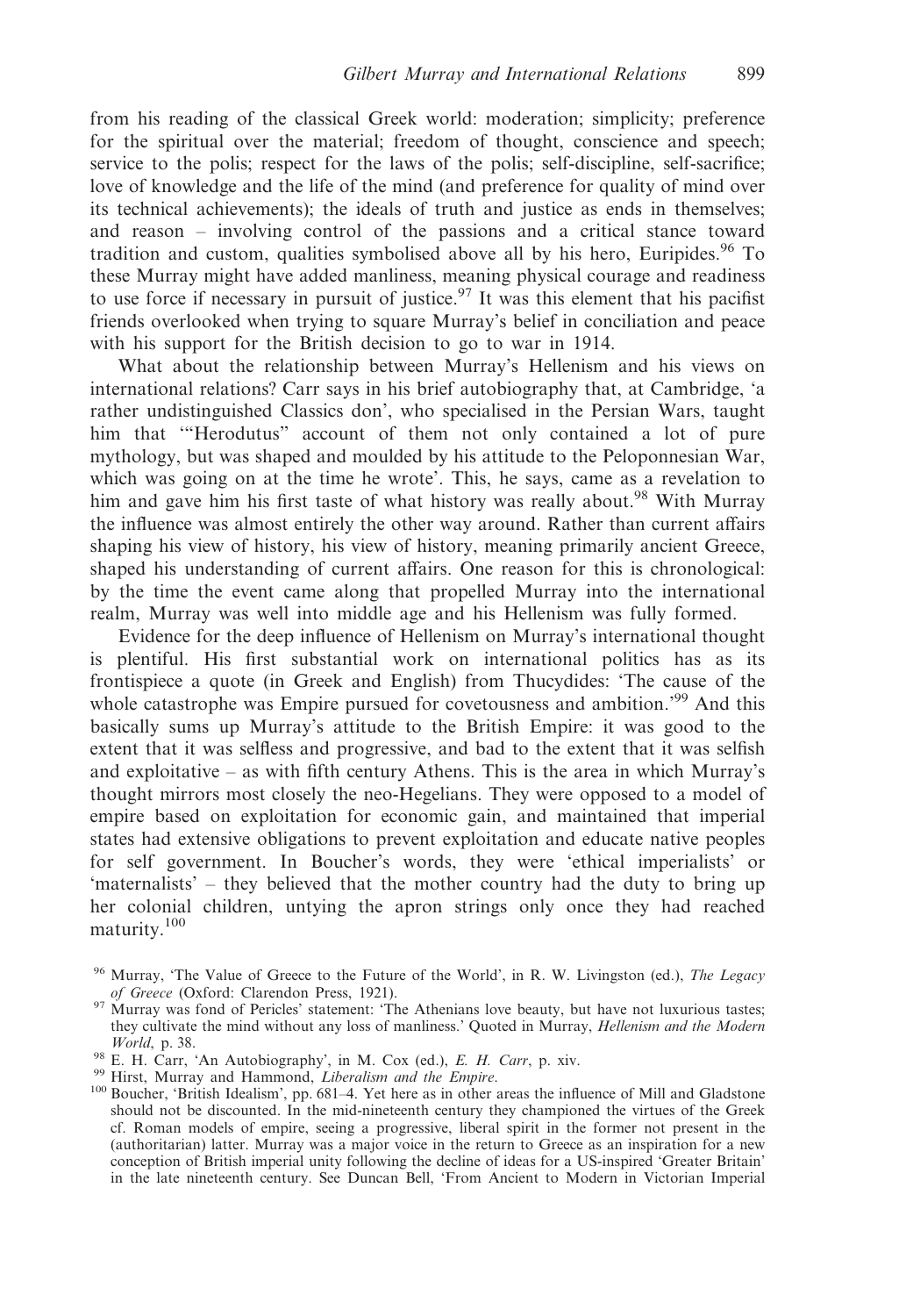One finds repeatedly in Murray's writings on international matters discussion of the corrupting and degrading effects of war on society and the individual. He notes *inter alia:* the inability of post-conflict societies to revert back to daily tasks without the 'habit of outrageous stimulation';<sup>101</sup> the decline of civility, selfdiscipline and reasonableness; the rise of escapism and retreat from plainer but more edifying preoccupations.<sup>102</sup> Society becomes cruder, its people more aggressive, suspicious and cynical. Violent and less educated men come to the top.103 The terrible moral and psychological damage that war can do to society was one of Murray's worst fears. But from where did he get his evidence? He conducted no detailed study of the effects of war on British society. Indeed, Murray never engaged in empirical research of any kind. He got his information on current affairs from his Oxford undergraduates, from the New College senior common room, from conversations with eminent scholars and scientists at Oxford, in London or Geneva, and from the Manchester *Guardian* and the London *Times*. But his understanding of the impact of war on society comes not form these sources but primarily from the accounts of Thucydides, Aristophanes, and Euripides of the effects of the Peloponnesian War on Greek, and especially Athenian, society.

Another example of Murray's interpretation of international politics being heavily influenced by his immersion in the Greek world is his interpretation of virtually all conflicts – whether the world wars, or the Cold War, or Nasser's 'seizure' of Suez – as a struggle between civilisation and barbarism, democracy or oligarchy, or the forces of Cosmos and those of Chaos.104 Curiously for the greatest scholar of Euripides of the twentieth century, there are few grey tones in Murray's portrayal of major conflicts – nor, it might be added, a sense of tragedy. There is no sense that categories such as Cosmos and Chaos might be highly elastic and contingent, indeed subjective. No sense that both sides to a conflict may be seeking to advance their own sense of good, their own sense of international right, and that the ensuing clash may bring consequences that neither desire, even the very evils that they seek to avoid. No sense, too, that the motives of all parties may consist of a complex mixture of right and wrong, concern for the common good and narrow selfishness.105

Thought', *The Historical Journal*, 49:3 (2006), pp. 743–4, 758–9; and more generally his magisterial *The Idea of Greater Britain: Empire and the Future of World Order, 1860–1900* (Princeton: Princeton University Press, 2007). See also Beate Jahn, 'Barbarian Thoughts: Imperialism in the Philosophy of John Stuart Mill', *Review of International Studies*, 31:3 (2005), pp. 601–7.

- <sup>101</sup> Murray, *Ordeal*, p. 31. The difficulty for individuals habituated to violence to return to normality, and the ease with which it is possible to become a 'war junky', has recently been highlighted by Canon Andrew White (the 'vicar of Baghdad'). Hear his fascinating account at: {www.bbc.co.uk/
- <sup>102</sup> Note in this context Mill's assertion, perhaps typical for a long-serving administrator, that all civilised life depends on 'continuous labour of an unexciting kind'. Quoted in Jahn, 'Barabarian
- <sup>103</sup> Murray, *Ordeal*, pp. 31–3, 36–7, 177–81; *From League to UN*, pp. 34–7, 45–6, 95–6, pp. 124–5; *Aristophanes*, p. 15, pp. 22–3, pp. 69–70, p. 165.
- *Aristophanes*, p. 15, pp. 22–3, pp. 69–70, p. 165. <sup>104</sup> For example, Murray, *Foreign Policy of Sir Edward Grey*, pp. 55, 58–9, 82; *Ordeal*, pp. 149–50; *From League to UN*, pp. 17–41; *Hellenism and the Modern World*, pp. 52–60. Murray publicly supported Eden's intervention in Suez regarding Nasser as an anti-Western conspirator. See Ceadel, 'Murray
- and International Politics', p. 237.<br><sup>105</sup> See, further, Wilson, 'Retrieving Cosmos', p. 251.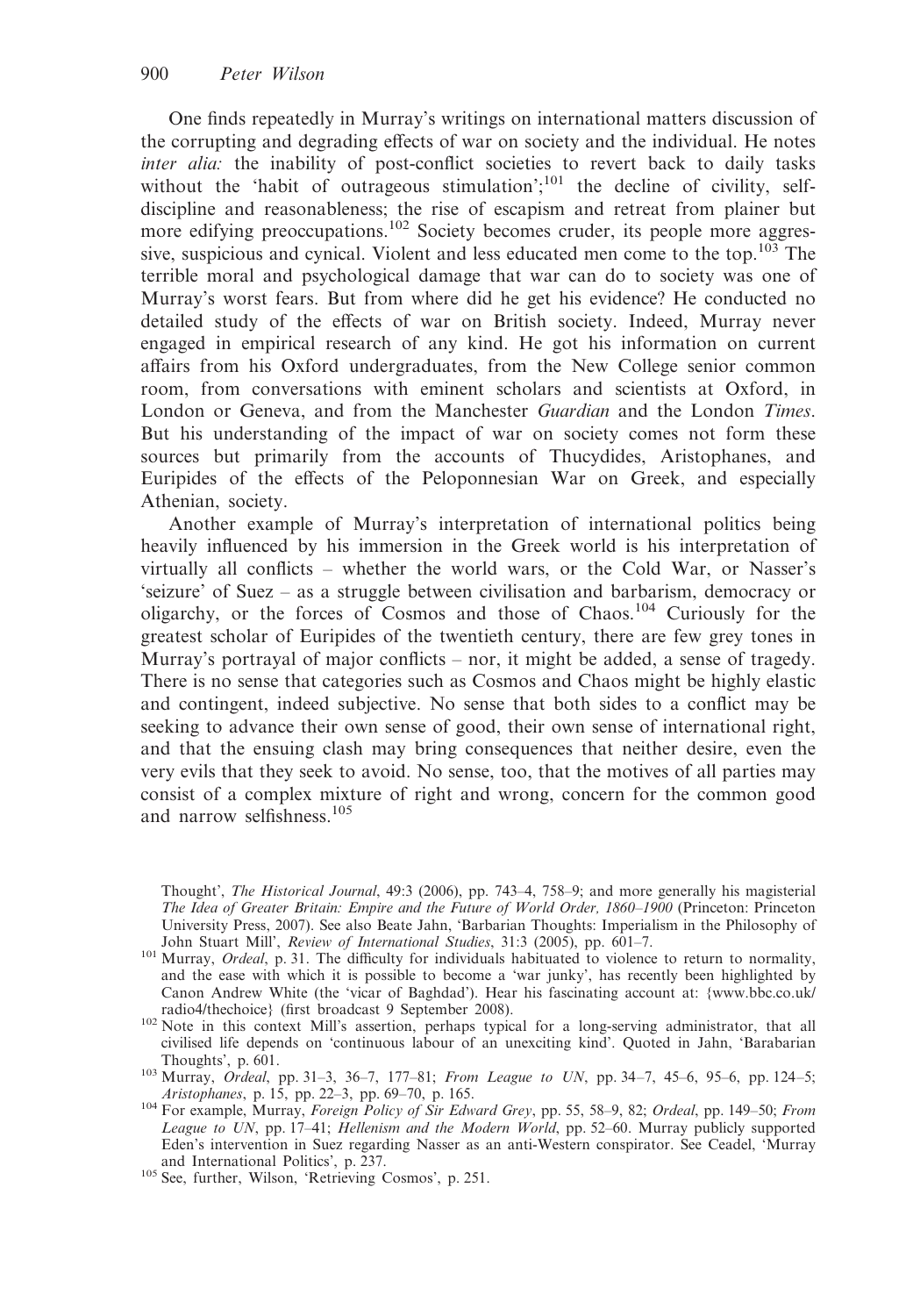Without doubt Murray's Hellenism was an idealised vision of a society, fifth century Athens, that had already been idealised by the sands of time –baser ideas, motives, and practices being to an unknowable extent filtered out.<sup>106</sup> Murray was aware of this and saw no problem with it. All societies needed a model to emulate, a standard by which to measure current achievement. This was precisely the function of Plato's Republic. Yet it is an important fact that contrary to, and sometimes in opposition to, the position of his classicist colleague Jane Harrison, who laboured hard to unearth the 'primitivist' and irrational elements in Hellenic society, Murray hardly had a bad word to say about it.<sup>107</sup> It is also curious that while Murray decried the modern institution of sovereignty and the system of independent states,  $108$  he extolled the classical institution of the city state and the system of independent city states. The latter made for a 'confused unity' and there was 'much isolation, faction, and general weakness, to the detriment of the Greeks themselves'. But it also led 'in thought and literature to immense variety and vitality'<sup>109</sup> Murray does not explicitly identify inter-state competition as the main agent of this 'immense variety and vitality', but this is the strong implication. If so, the question arises: why was he so eager to jettison – certainly radically modify and regulate – the modern system of independent states? The importance of inter-state competition in the rapid development – economically, technologically, culturally, politically – of the West is well established in the historical-sociological literature.<sup>110</sup> Murray, however, despite his exaltation of the pursuit of arête, and his recognition of the constant restlessness of free humanity, seems to have overlooked the possibility of the functionality, not least in cultural terms, of a system of independent sovereignties. The reason is fairly clear. Murray's sensibility had been so wounded by the carnage and inhumanity of 1914–1918, and he was so convinced that the anarchy of independent states was responsible, that he shut his eyes to other possibilities. Yet he also correctly read that the rapid development of military technology and the rise of modern nationalism had transformed international rivalry into an altogether more deadly game. One conclusion to be drawn from this is that, despite the many insights, Murray's approach to comparing the classical with the modern political world was highly selective and unsystematic. Its literary merit was high, but the work in this area of recent IR scholars from Wight to Buzan and Little is in a different league in terms of intellectual rigour.

#### **Cultural internationalism**

Murray's brand of liberalism and Hellenism led almost inexorably to a certain kind of internationalism, and it is only when the three are put together that one gets a

<sup>106</sup> The same could be said of Alfred Zimmern, a protégé of Murray and fellow internationalist and ICIC member, whose *The Greek Commonwealth: Politics and Economics in Fifth-Century Athens*, five editions (Oxford: Clarendon Press, 1911–31) remained the most comprehensive and popular introduction to the Hellenic world until the publication of H. D. F. Kitto, *The Greeks* (London: Pelican, 1951). <sup>107</sup> See West, *Gilbert Murray*, pp. 132–8; Wilson, *Gilbert Murray*, pp. 153–6; Murray, 'Value of Greece',

pp. 13–6. Murray's criticisms did not extend far even when, late in life, he recognised that the Hellenistic ideal was 'a good deal different from the reality on which it is based' (Murray, *Hellenism*

<sup>&</sup>lt;sup>108</sup> For example, Murray, *Liberality and Civilization*, p. 62.<br><sup>109</sup> Murray, 'Value of Greece', pp. 18–9.<br><sup>110</sup> See, for example, John Hall, *Powers and Liberties* (Harmondsworth: Penguin, 1986).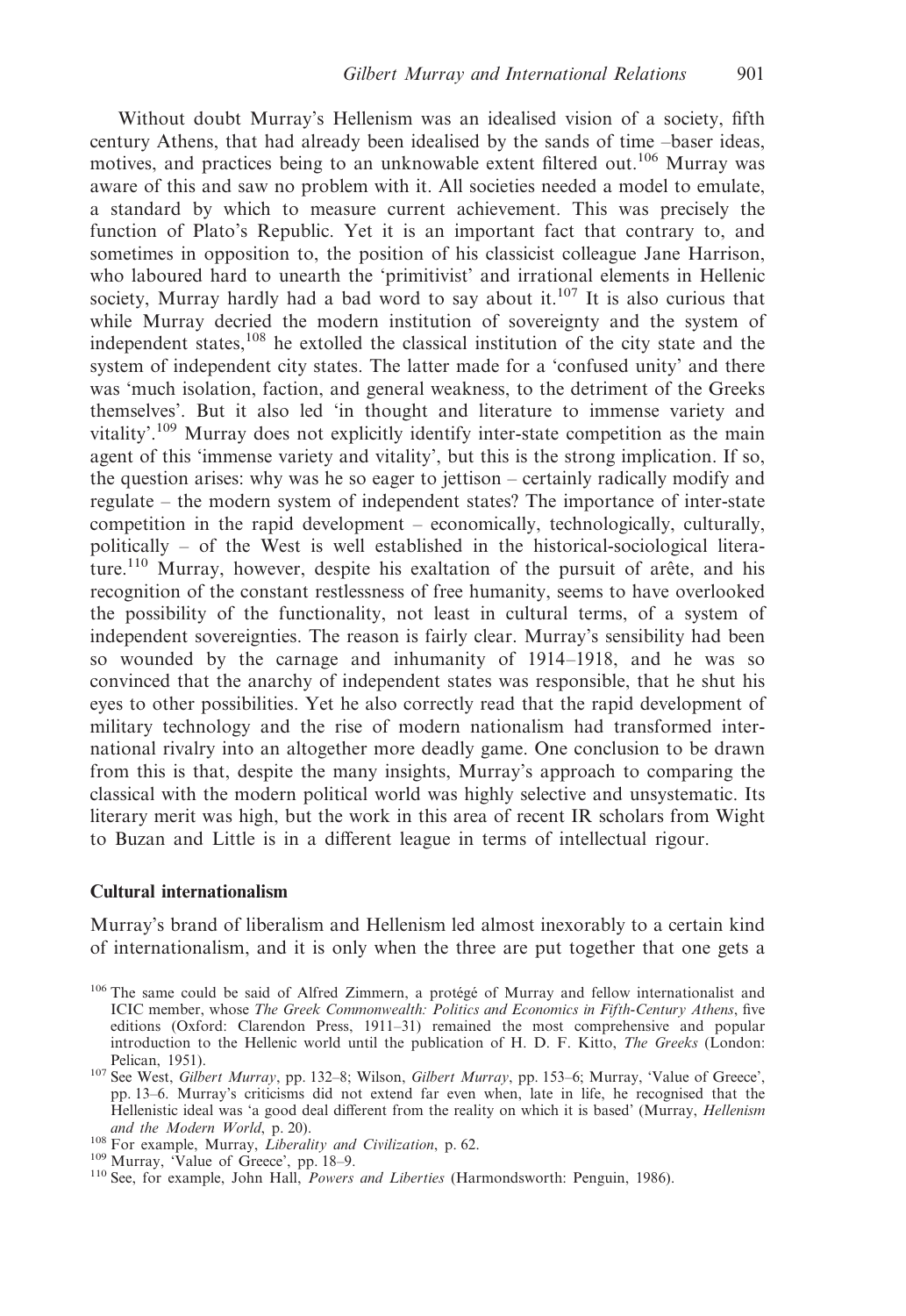true measure of his politico-philosophical outlook. If internationalism is the doctrine of international bonding,<sup>111</sup> cultural internationalism is the doctrine of bonding nations together by cultural exchange and interaction. Iriye defines it as 'the fostering of international cooperation through cultural activities across national boundaries.'112 These activities are varied and numerous, but foremost among them are those involving scholars, scientists, teachers, writers, artists, musicians, curators, librarians, broadcasters, and many other persons dedicated to the transmission and advancement of knowledge and understanding. Intellectual internationalism can be conceived as one of the main branches of cultural internationalism, and Iriye identifies Murray as a pioneering figure in the development of this branch.

It is important to note, however, that Murray was a far from enthusiastic participant in the early work of the League on intellectual cooperation. Hoping for a more exciting challenge, he resented being earmarked by his superiors for this kind of work in the Second League Assembly of 1921. In a letter to General Smuts he described the 'International Organisation of Intellectual Work' as a 'somewhat hazy and obscure subject, on which nobody but a few cranks [...] have any clear views'.113 The subject 'bores me stiff', he confided in a letter to his wife, 'but I am one of the few people who know anything about it'.<sup>114</sup> In a matter of weeks, however, Murray found himself 'getting interested in the wretched business, from having to explain and defend it.<sup>115</sup> In the following year the Committee for Intellectual Cooperation was established with Murray as vice-President, and the die was cast for his involvement in the field for the next 30 years.

Murray's stance on international intellectual cooperation was integrationist and anti-nationalist. His starting point was the interdependence of nations. 'The experience of mankind has proved that nations in the modern world are not independent units but members of one society [. . .] Nations can destroy one another or help one another; but one cannot destroy the rest and prosper in their ruin'.116 In the modern world national success depended on international cooperation. The main impediment to international cooperation was nationalism. In the sphere of the intellect, of art, science, learning and literature, one had, believed Murray, an invaluable counter-force to nationalism. Cooperation in this sphere had the capacity to make 'a powerful though unseen influence for good'.<sup>117</sup> Murray was convinced of the emotional bonding power of the great works of science, art, learning and literature:

When a man of science studies or discusses with colleagues some new discovery in physics or mathematics; when a lover of painting studies a picture of Rembrandt, or Velasquez, or Michelangelo; when a lover of literature reads *Faust* or *Hamlet* or the *Divina Commedia*, differences in nationality fade into nothingness; all that remains is the interest and the

<sup>111</sup> Carsten Holbraad, *Internationalism and Nationalism in European Political Thought* (New York:

<sup>&</sup>lt;sup>112</sup> Iriye, *Cultural Internationalism*, p. 3.<br><sup>113</sup> 8 Oct 1921. Quoted in Madariaga, 'Murray and the League', p. 189.<br><sup>114</sup> 8 Sept 1921. Quoted in Madariaga, 'Murray and the League', p. 189.<br><sup>115</sup> Murray to Lady Mary, 2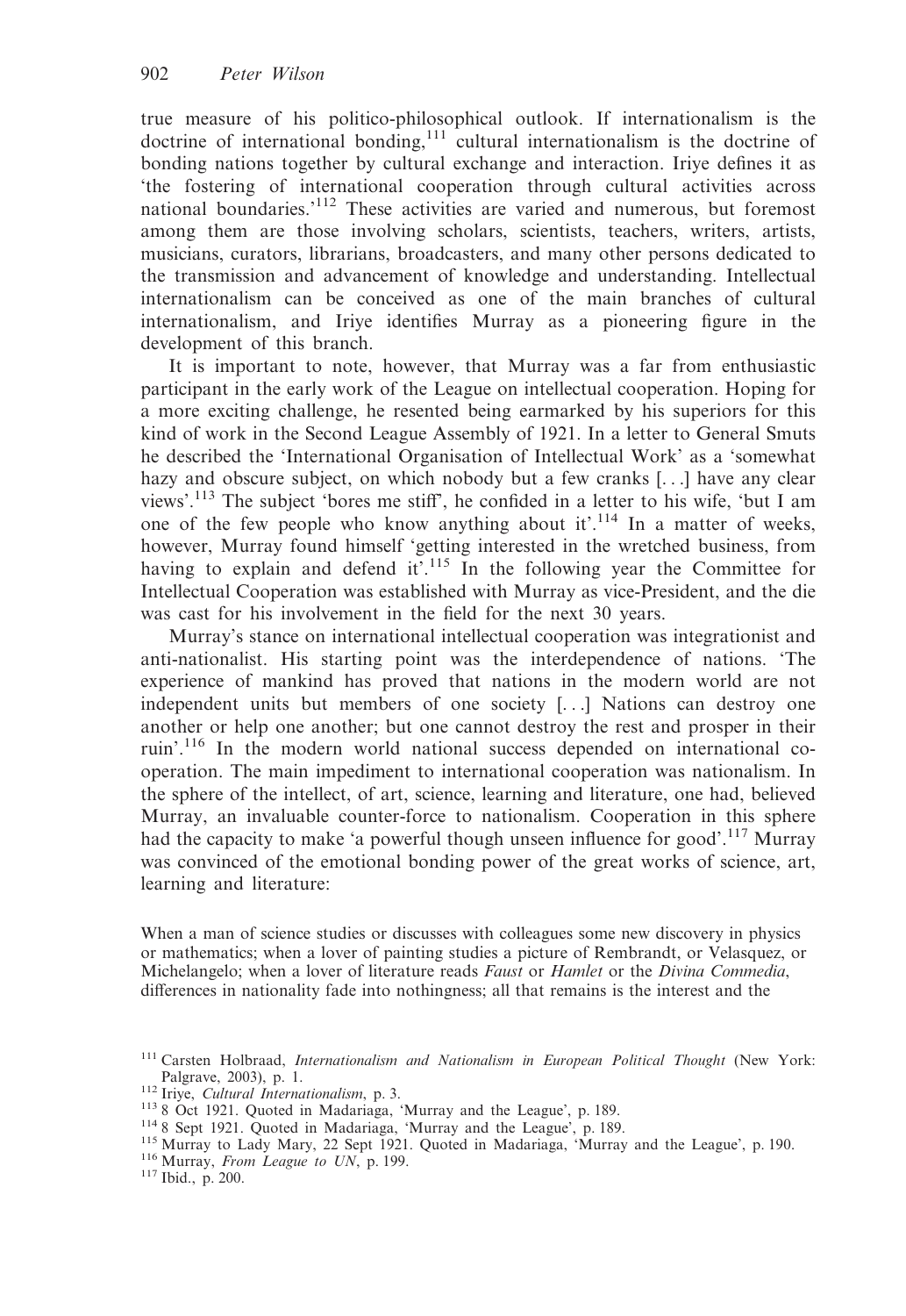delight of man in the highest works of man, and the intimate sympathy which results therefrom between artists or thinkers of different nations.<sup>118</sup>

Great works of science or art were appreciated as such regardless of the nationality of their creator. Therein lay the kernel of human unity. Murray gave the example of a concert he heard on the BBC on the eve of the Second World War. Toscanini was conducting a symphony of Beethoven by means of an English orchestra. At the time, animosity toward Italy and Germany in Britain was intense. But the London audience gave the performance a rapturous response. They were 'absorbed in a great torrent of emotion' in effect called forth by international intellectual and artistic cooperation. $119$ 

The ICIC was set up to increase links between nations in this broad area. But why was such a body needed? Would not the necessary cooperation spring up spontaneously? This might be the case, Murray contended, in subjects such as music, the fine arts, and pure science, which did not depend in any significant degree on language or differences in national tradition. But beyond these safe confines, obstacles to international cooperation were considerable. Many educated persons were conversant in one or more foreign languages, but few were sufficiently conversant in them to express themselves naturally without fear of misunderstanding. The problem went beyond the question of translation. This was because every language was itself a national tradition; and every national tradition was full of unexpressed assumptions and attitudes of mind, taken for granted among sharers of that tradition, but difficult to penetrate by outsiders. 'The unexpressed assumptions in the human mind are like the submerged parts of an iceberg, which are eight times as great as the part that shows above the water.'<sup>120</sup> These unexpressed assumptions were a great impediment to international understanding. The first task of international intellectual cooperation, therefore, was to get them understood. 'When the mentality of other nations was understood', declared Henri Bergson, 'the world would be much more ready to agree' on matters of war and peace.121

The ICIC, and the Paris-based Institute for International Intellectual Cooperation established in 1925 to carry out its work, set about doing this by promoting meetings between leading scientists and savants, holding international conferences, encouraging greater cooperation between the world's universities, facilitating student exchanges, and generally promoting the 'mutual intimacy' that would lead to mutual understanding and self-knowledge.<sup>122</sup> It was Murray's hope that cooperation in this area would lead to the promotion of the 'League spirit' or what the ICIC's Comité des Arts et des Lettres member Paul Valéry termed 'Une Société

<sup>&</sup>lt;sup>118</sup> Ibid., p. 200.<br><sup>119</sup> Ibid., p. 200.<br><sup>120</sup> Ibid., p. 201.<br><sup>121</sup> Quoted in Iriye, *Cultural Internationalism*, p. 57. The early cultural internationalists, Iriye argues, 'believed that theirs was not a naïve vision of a utopian community but a realistic proposal for avoiding nationalist excesses' (p. 10). Ultimately they believed peace and order rested on the development of a cooperative habit of mind among individuals in all countries – what Leonard Woolf called 'communal internationalist psychology' (see, Wilson, *International Theory of Leonard*

<sup>&</sup>lt;sup>122</sup> Murray provides a useful overview of the work of these two bodies in Appendix III to *From League to UN*, pp. 202–14. See also Rachel Gowdy, 'Humanitarian Activities of the League of Nations', *International Affairs*, 6:3 (1927), pp. 153–69; F. S. Northedge, *The League of Nations: Its Life and Times 1920–1946* (Leicester: Leicester University Press, 1988), pp. 186–9.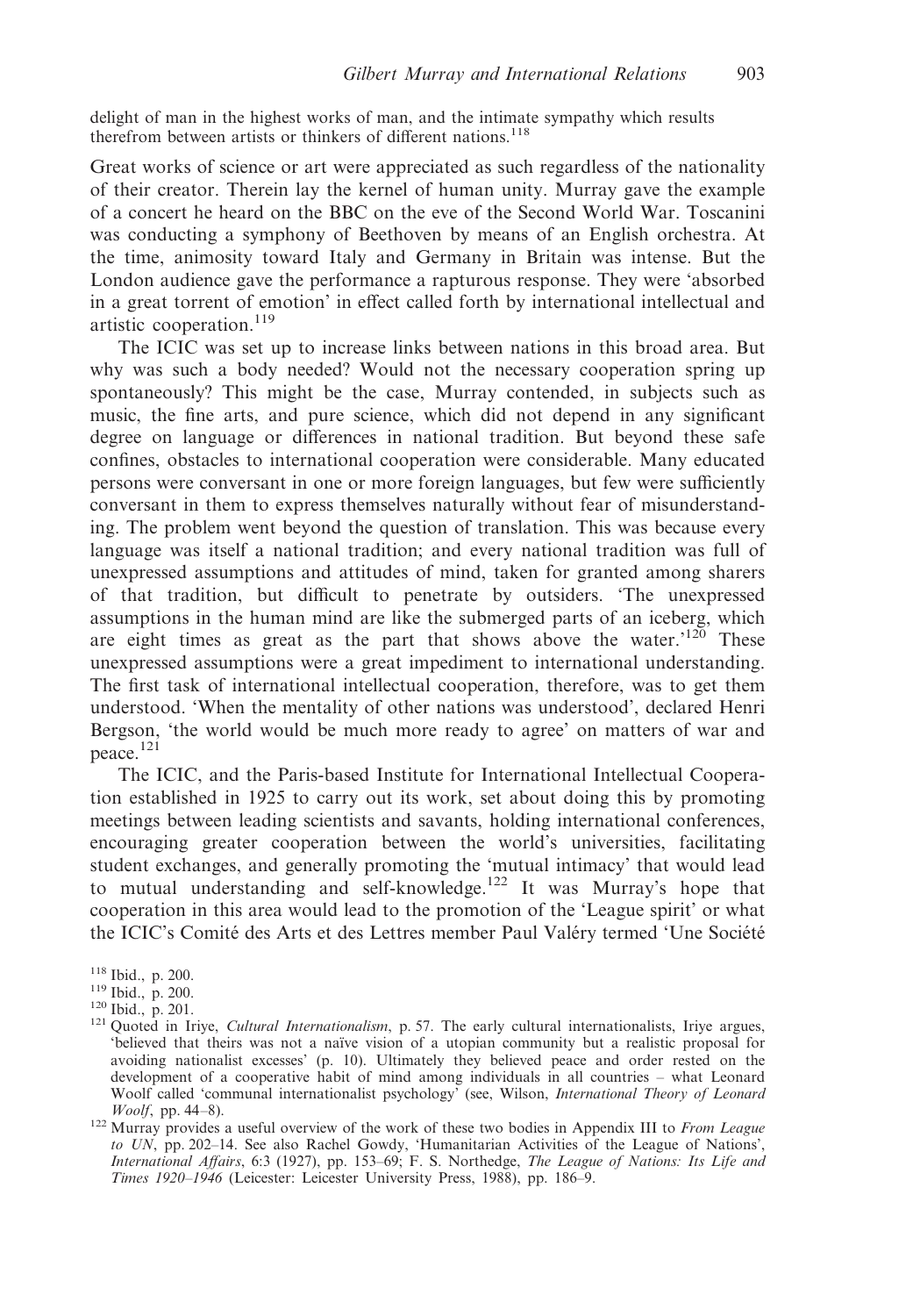des Espirit'.123 This was the habit of putting the good of the whole consistently, perhaps unthinkingly, above 'the forces of uncontrolled and irresponsible covetousness' at work in the world.124 The extensive work of the ICIC in reducing nationalism in the teaching of history<sup>125</sup> was particularly important, as was research into how the new media of the cinema and radio could be used to generate good will between nations, regulated in order to avoid the generation of bad will, and harnessed for the 'elevation of the public taste'.126

There is no doubt that Murray was a pioneering figure in institutionalisation of cultural internationalism. International conferences, festivals, exhibitions, seminars, exchanges, and the like, involving scientists, artists, academics, writers, musicians, and many other groups engaged in the production and dissemination of knowledge and culture are now a regular part of the international landscape. We take them for granted. The occurrence of such activities on an international scale began in the mid-nineteenth century, and grew in frequency, scale, and level of institutionalisation as the century progressed.<sup>127</sup> The First World War, however, brought this procession to a halt, and Murray and his fellow ICIC intellectuals saw themselves at the vanguard of getting it reinstated. 'I look to Intellectual Cooperation among men of good will', he declared in 1929, 'for the restoring of our lost Cosmos and the ultimate wise guidance of the world.<sup> $128$ </sup> His hope was fortified by the success of the League in the 1920s in dealing with a string of financial and currency crises as well as humanitarian disasters and epidemics.129 In all of these cases the role of disinterested experts, rigorously studying the problem before arriving at conclusions and making recommendations 'free from the clamour of national and party jealousies',<sup>130</sup> had been vital. The study of any problem by an international team of experts not only provided a better factual basis for policymaking, but also a way out of the systemic short-termism and selfishness that resulted from nationalism. Governments could seldom afford to be generous or far-seeing in negotiations. They were too vulnerable to the accusation of 'selling-out'. But if all the leading experts on a particular issue were of one mind it was much easier for governments to adopt their recommendations and sell them back home. For this reason intellectual collaboration was well on the way to becoming the characteristic method by which the League did most of its work.

Yet Murray's pioneering importance should not disguise the fact that his approach to cultural cooperation was already out of step with some of major socio-cultural trends of the age. Iriye traces the development of cultural internationalism through a series of phases. The first phase from the 1850s to 1914 saw

<sup>&</sup>lt;sup>123</sup> Murray, *From League to UN*, p. 211.<br><sup>124</sup> Murray cited in Morefield, *Covenants Without Swords*, p. 149.<br><sup>125</sup> Including an international survey conducted by the Institute, a series of conferences organised by the Royal Historical Society, an international conference of French and German historians held in 1930, and annual conferences of teachers in subjects such as History, Geography, Modern Languages and Civics. See Murray, From League to UN, pp. 204-5; Iriye, Cultural Internationalism, pp. 72-6.

<sup>&</sup>lt;sup>126</sup> Murray, *From League to UN*, p. 208. See also Iriye, *Cultural Internationalism*, pp. 70–2.<br><sup>127</sup> The classic early account was provided by Leonard Woolf in *International Government* (London: George Allen and Unwin, 1916), esp. Part II, pp. 89–230. See also Paul Reinsch, *Public International Unions, Their Work and Organisation* (Boston: Ginn and Co., 1911); and Schmidt, 'Paul S. Reinsch',

<sup>&</sup>lt;sup>128</sup> Murray, *Ordeal*, p. 197.<br><sup>129</sup> See Northedge, *League of Nations*, pp. 169–74.<br><sup>130</sup> Murray, Ordeal, p. 191.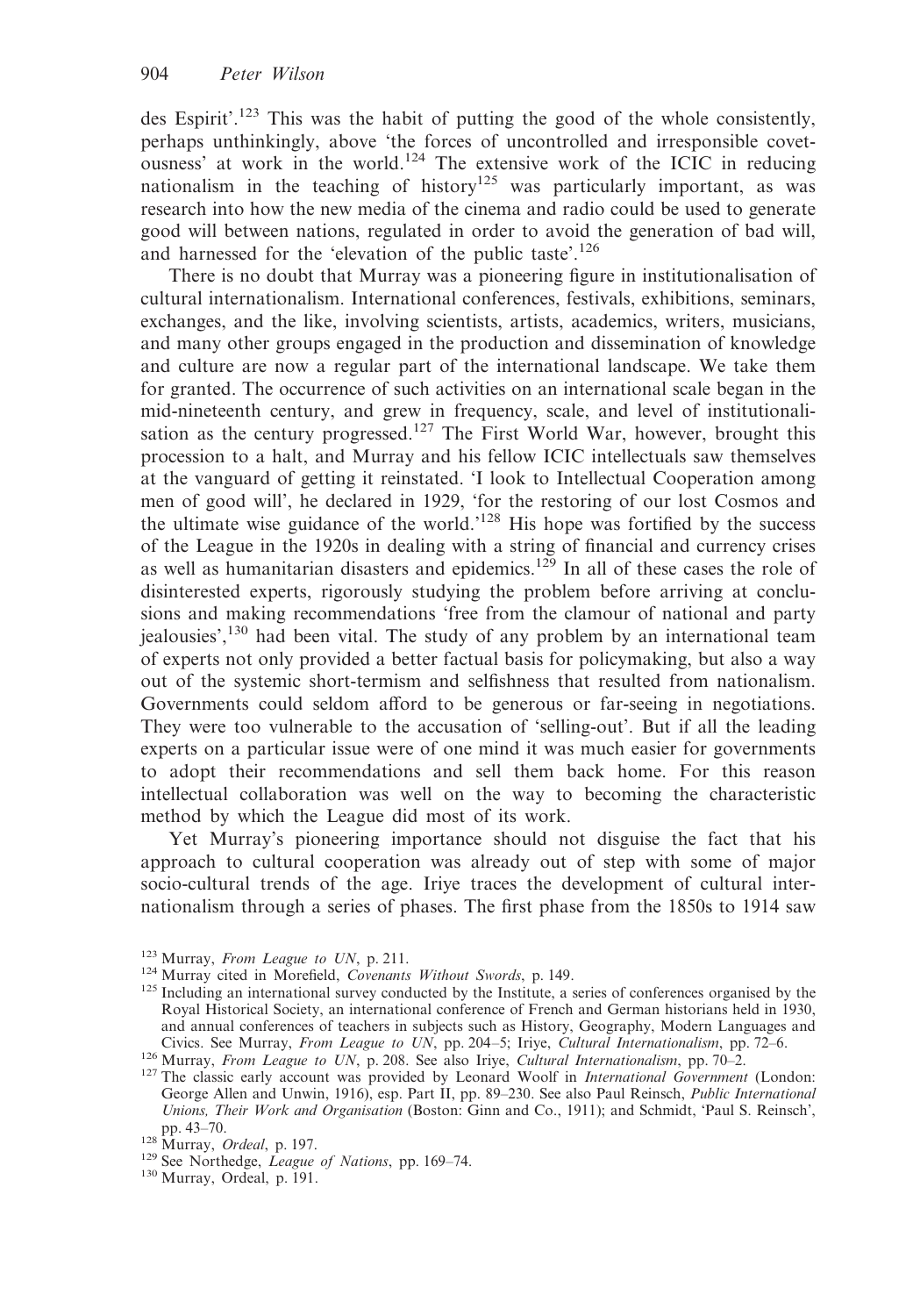the spontaneous growth of international and transnational cooperation in the cultural sphere characterised by the great exhibitions and expositions from London and Paris to Chicago and St. Louis; and international congresses of *inter alia* scientists, anthropologists, archaeologists, historians, trade unionists, religious and women's groups. The second phase from 1918 to the early 1930s witnessed the attempt to harness it more explicitly to the cause of international understanding and peace through the League and its Committee of International Cooperation, and to bring non-Western elites into the international cultural fold. During a third phase from the early 1930s to 1945 governments of various kinds, though most explicitly the totalitarian regimes, attempted to separate culture from internationalism, and to exploit it for exclusively national purposes via new means of mass communication. A fourth phase after 1945 witnessed the rekindling of cultural internationalism but in a new inclusive and democratised form. The UN Educational, Scientific and Cultural Organization (UNESCO), the successor organisation to the ICIC, shifted the focus of cultural internationalism from cooperation between elites, and the meeting of 'great minds', towards functional cooperation to rebuild education systems and reduce vast inequalities, within and between nations, of educational and cultural opportunities. UNESCO acknowledged, much in the spirit of the ICIC, that 'since wars begin in the minds of men, it is in the minds of men that the defences of peace must be constructed'.<sup>131</sup> But the 'men' it had in mind now was the mass of men – and women. This new social (and increasingly gender) inclusiveness accompanied the ethnic inclusiveness that had been tentatively begun under the ICIC.

By placing Murray in the context of this evolution of cultural internationalism we are better able to estimate the strengths of his approach, but also its limitations. With regard to the latter, there can be no doubt that some of the chief assumptions underlying Murray's conception of international cultural cooperation were timebound, and that he failed to appreciate the mass-democratic and egalitarian forces that were already gathering pace. Firstly, while he relentlessly championed inter-cultural 'logos' and exchange, this was always from the vantage point of a cast-iron faith in the superiority of Western civilisation and the Western canon. His conception of cultural cooperation was Eurocentric and displayed all the hallmarks of the Victorian imperial mindset.132 What Murray desired was a transmission belt of superior Western culture and values to backward and disadvantaged parts of the world. As late as 1953, when much relativist water had flowed under the bridge, Murray retained the belief that the 'Christian' or 'Hellenic' civilisation to which Europe and the English-world historically belonged would 'continue to set the

<sup>&</sup>lt;sup>131</sup> Preamble to UNESCO constitution, cited in Iriye, *Cultural Internationalism*, p. 147.<br><sup>132</sup> Murray regarded Victorian civilisation as 'very splendid' and he found unpalatable the tendency of modern liberals to mock it. He took it for granted – here again no doubt influenced by Mill – that some cultures/nations/civilisations were superior to others, that it was natural to think of them in terms of their relative superiority/inferiority, and that the advanced nations had a duty to assist the development of the backward. By the 1930s these characteristically Victorian, hierarchical, and paternalist beliefs were beginning to look antiquated. 'My Dear Monument', began one letter from his Fabian friend, Margaret Cole (quoted in West, *Murray*, pp. 234–7). For Murray's hierarchical view of the world, with a benign Britain at the top, see, for example, Murray, *Satanism*, pp. 33–46. For Murray's idealisation of the Victorian era see, for example, Murray, *Hellenism*, pp. 53–4. For Mill's paternalism, based on similarly hierarchical view of the world, see Jahn, 'Classical Smoke', pp. 191–201.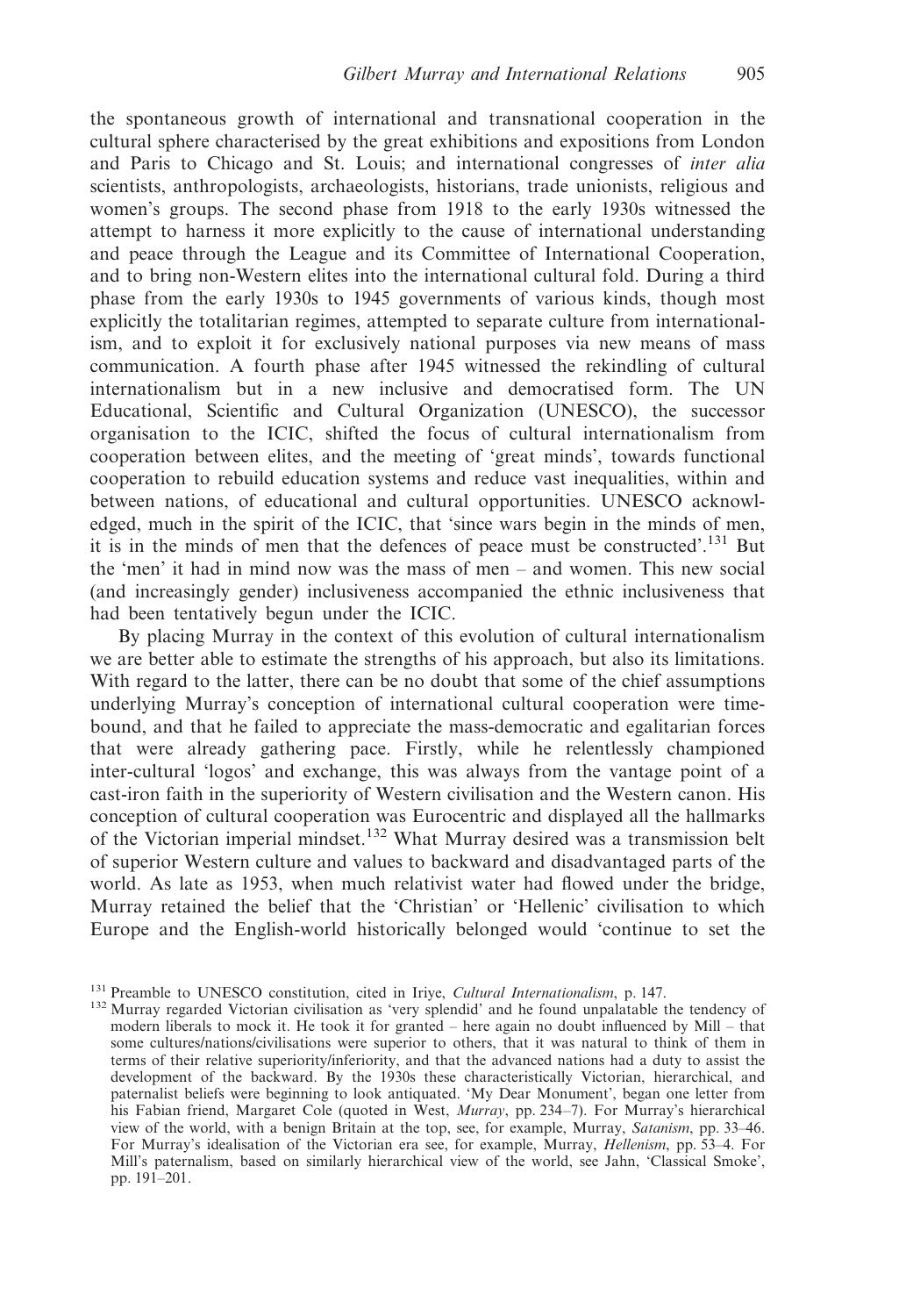whole world an example of what is meant be civilization'.<sup>133</sup> There is no suggestion that the 'backward', disadvantaged or 'barbarian' parts of the world may have something major to offer, culturally or intellectually, to the West.<sup>134</sup> Indeed, in places he implicitly conceives them as a threat.<sup>135</sup> He certainly applauded the translation of classics of Japanese or Latin American literature into English and French. One gets no sense, however, that these works could ever be considered on a par with Tolstoy or Goethe, Shakespeare or Dante – let alone Euripides and Aeschylus. The main function of making such works more accessible was to facilitate greater understanding of the assumptions of the non-Western mind.

Secondly, his pronouncements on intellectual cooperation betray an essentially aristocratic conception of progress, again largely derived from his classical scholarship, but also from Mill.<sup>136</sup> Murray conceived progress in terms of privileged groups gradually extending their privileges to ever-wider circles – in order to build an ever-stronger polis. Progress was top-down. Superior civilisations and social classes were the engines of progress, and to the extent that these classes controlled progress, extending their privileges only when they deemed lower orders capable of responsibly enjoying them, Murray's conception is conservative.<sup>137</sup> It does not seem to have occurred to him that the battle for progress is partly a battle to establish what is to count as progress, with certain conceptions of progress acquiring socially hegemonic status at the expense of others. The relativism at the heart of such a view was anathema to Murray. Similarly, Murray does not seem to have fully appreciated that the main challenges to the established social order in the name of progress were, in the twentieth century, conducted by oppressed and marginalised groups (labour, women, gays, racial and ethnic minorities – and sometimes majorities) organising and agitating for freedom and equality. In one of his last pronouncements on intellectual cooperation he conceded that the body to replace the ICIC will need to be 'wider in scope' and more 'popular' in its educational focus.138 But that is as near as one gets in Murray to an acknowledgment that 'popular' might not be always mean 'bad', and that agitation from below had overtaken concessions from above as the main motor of 'progress'. Murray's aristocratic assumptions were of course fed by, if not strictly speaking an aristocratic, then certainly an elitist age. It should also be noted that Murray enjoyed very considerable prestige and influence as the Regius professor. The 'access' he enjoyed within a largely Oxbridge and classically educated political class was remarkable. Some measure of this is the three hundred or so letters Murray co-signed or wrote to *The Times*, during an epistolary career spanning six decades. Many of these letters were of a length permitted only to the most esteemed correspondents.139 Murray was on last name terms, so to speak, with Nobel and

- 
- 
- <sup>135</sup> See, for example, Murray, *Hellenism*, p. 5.<br><sup>136</sup> See, Jahn, 'Barabarian Thoughts', pp. 603–7; Jahn, 'Classical Smoke', pp. 193–7.<br><sup>137</sup> And typical of nineteenth century political liberalism dedicated to the prom opportunity but not at the cost of radically disturbing the established order. See Richardson,
- 
- <sup>138</sup> Murray, *From League to UN*, pp. 211, 214.<br><sup>139</sup> See, William Bruneau and Russell Wodell, 'Yours Obediently, Gilbert Murray: Letters to *The Times*', in Stray (ed.), *Murray Reassessed*, pp. 319–48.

<sup>&</sup>lt;sup>133</sup> Murray, *Hellenism*, p. 5, pp. 52–60.<br><sup>134</sup> This is one area in which Murray parts company with Mill, whose outlook is more genuinely<br>cosmopolitan. See Jahn, 'Barbarian Thoughts', pp. 614–5.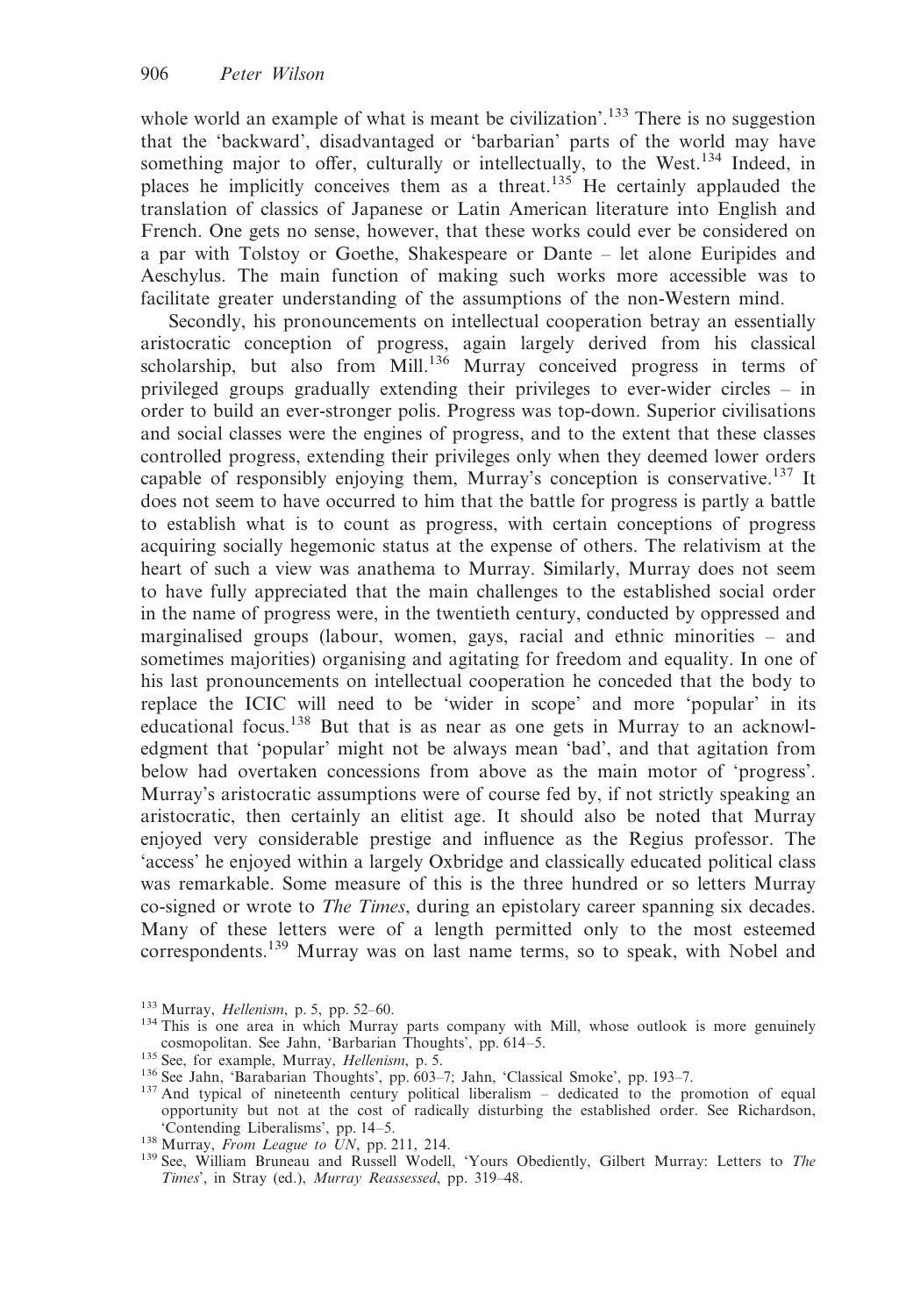Poet laureates, permanent secretaries, newspaper editors, prime ministers and foreign secretaries. The volume of his correspondence to such figures is a measure of his elitist strategy as a political campaigner. In his archive one finds little evidence of a desire to excite the demos. 'I feel again the great importance of getting at the man at the top, especially if he is a man of reasonable intelligence', he said in one letter to Sir Frank Heath.<sup>140</sup>

Thirdly, and allied to this, Murray's elitist 'brains trust' conception of cultural internationalism placed too much faith in reason, and was insufficiently cognisant (in the age of Marx, Freud, Mannheim and Carr) of the complex ways in which reason is influenced by 'the passions and the interests'. He recognised that such developments as relativity in science and psychoanalysis had shaken belief in reason, truth and morality. But he saw this as a reason for rejecting these doctrines rather than questioning his own rationalistic assumptions. He held an Olympian conception of the role of the scientist and the savant. He genuinely believed, in tune with the zeitgeist of scientific rationalism, that the expert had a vital role to play in bringing about a new society. They not only possessed the unique expertise to address increasingly complex social questions; they also had the vital capacity, as outlined above, to think independently and disinterestedly, free of the pressures of a nationalist and aggressively commercial press which so distorted modern politics.

Despite the time-bound bound nature of some of the assumptions underlying Murray's conception of international cultural cooperation, however, the validity of some of the specific programmes he championed remains intact. (i) His encouragement of regular meetings of the 'Higher Schools of International Politics' is now a staple feature of academic life. While they serve functions more diffuse than his elitist objective of gathering the best minds to influence policy, they continue to be a major forum for inter-cultural debate and understanding. (ii) His encouragement of student exchange schemes has in part been overtaken by the growth of an international market in education. But this in part was a product of the success of such schemes in the 1960s and 1970s. The impact on international relations of the increasing flow of students across borders is not measurable, but there is no doubt that the student experience today is far more cosmopolitan and students far more internationalist in their outlook. (iii) Murray's enthusiasm for non-nationalist education, especially in the teaching of history, is as relevant now as it was in the 1930s – as recently highlighted by the dispute between China and Japan on the content of history textbooks used in Japanese schools. (iv) Murray maintained that an interest in and understanding of foreign affairs was part of the 'natural equipment of an intelligent democracy'.<sup>141</sup> The importance of this aspect of Murray's thought has increased in an age of mass communication and a globalised media. While some states have made notable strides most continue to give a low priority to the 'international education' necessary for their citizens to make informed judgments on the mass of information on world issues they daily receive. They thus fall far short of the Athenian ideal that constituted the kernel of Murray's international political thought: the creation of a responsible citizenry

<sup>140</sup> 1 November 1938. MSS Gilbert Murray, Box 365, Bodleian Library, Oxford. Sir Frank Heath was Honorary Secretary of the British National Committee on Intellectual Cooperation. <sup>141</sup> Murray, *Foreign Policy of Sir Edward Grey*, p. 124.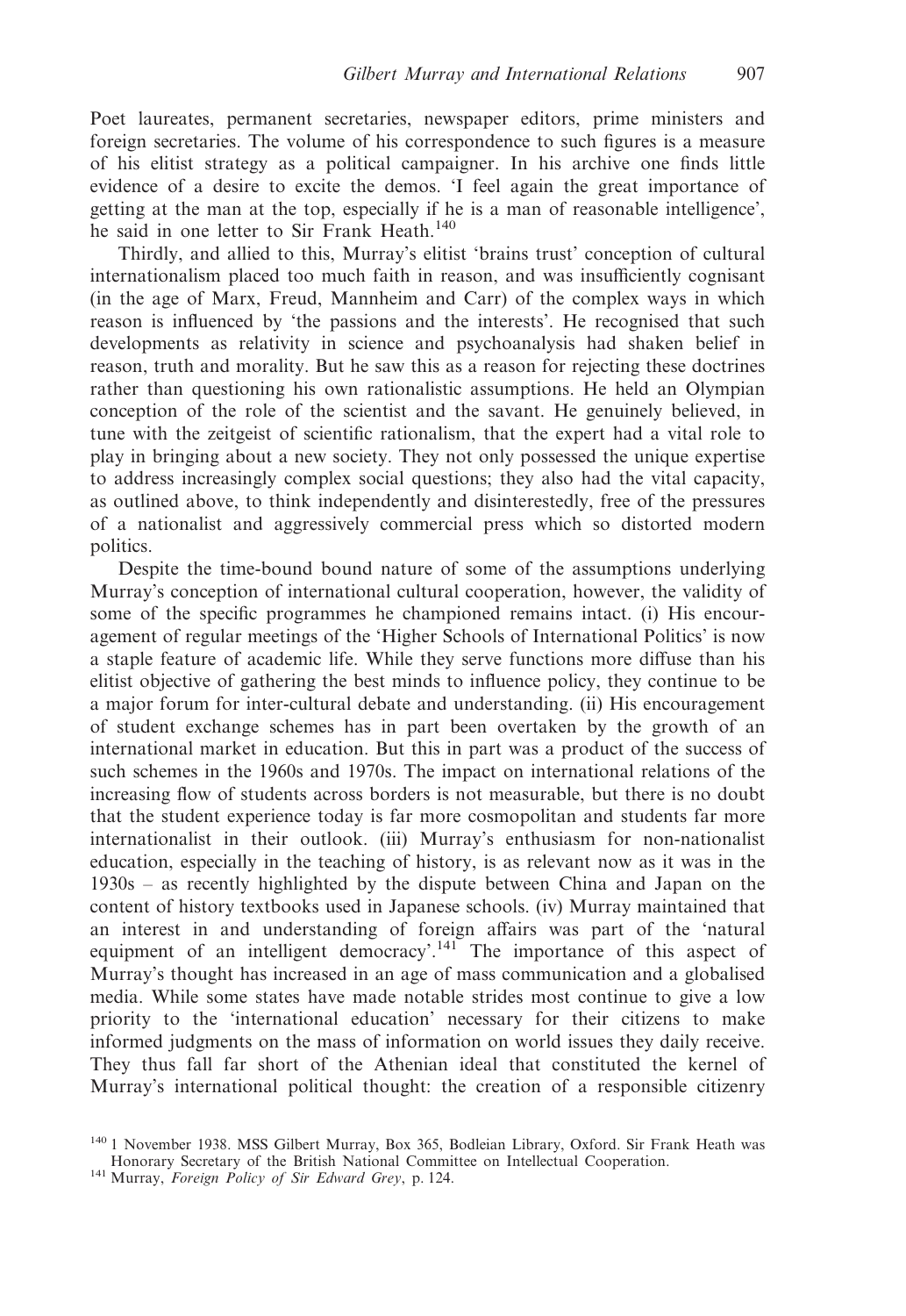able to understand the complexity and contribute to the well-being of the polis and the emerging international society of poleis.

#### **Conclusion**

It would not be inaccurate to portray Murray's outlook on the world as that of the relatively safe and secure, prosperous, white, middle-class Victorian gentleman. It is not far-fetched to assert an ideological purpose, however unconscious, behind Murray's forays into the international realm: to sustain an international order beneficial to Britain and its political, social, economic and cultural elite, long after the material conditions for its existence had broken down. This much we may allow Carr. Despite all Murray's insistence on disinterestedness, he and many of his fellow internationalists are revealed as a deeply interested class. One of the most astute observers of Murray's involvement in the League, Salvador de Madariaga, described him as a 'civic monk': disciplined, public-spirited, and ostensibly disinterested in the service of the League and peace. Yet underneath an exterior of calm and confident beneficence lay certain 'insular prejudices', 'aristocratic assumptions', and 'all too vague and yet limited notions of what a permanent peace required.'142

Yet to leave things there would be an over-simplification of a more complex ideational reality. In this article I have pointed out some of the positive features of Murray's approach to international relations. Particularly valuable is his observation that while conflict and strife are inevitable features of human life, at least among those societies that strive for arête, social violence was not inevitable. Peaceful striving and the reconciliation of differences were the hallmarks of modern civilised existence. The significance of this is that, in Murray, reason does not wish away conflict. In fact, Murray adopts a broadly Kantian conception of reason. Man desires a quiet life but Nature has other plans. Nature constantly places obstacles in the way of humanity's path and Man reaches ever higher plateaux of reason in the process of surmounting them.<sup>143</sup>

Another valuable feature of Murray's work is that it reminds us, in beautiful, clear, simple prose, of the virtues of the classical Greek world, and how they can still serve as an inspiration in our modern, frenetic, materialistic civilisation. An argument can be made that the example of Greece will become more not less relevant in the twenty-first century, particularly the value it placed on modest living, service to the polis, and a conception of civilisation not based on acquisitiveness but having sufficient wealth, security, education, and leisure to be able to effectively contribute to the well-being of the polis. In a sense Murray worked to put the 'civil' back into 'civilisation'. In international as well as domestic life, concern for the common good is a constant refrain in Murray's writing. Its need is as great now as it was in Murray's day. Yet in fairness Murray did not shed much light on how to arrive at it in a highly complex, heterogeneous, and politically fragmented world – largely because he underestimated these features.

<sup>&</sup>lt;sup>142</sup> Madariaga, 'Gilbert Murray and the League', p. 184.<br><sup>143</sup> See F. H. Hinsley, *Power and the Pursuit of Peace: Theory and Practice in the History of Relations between States* (Cambridge: Cambridge University Press, 1963), pp. 62–91.